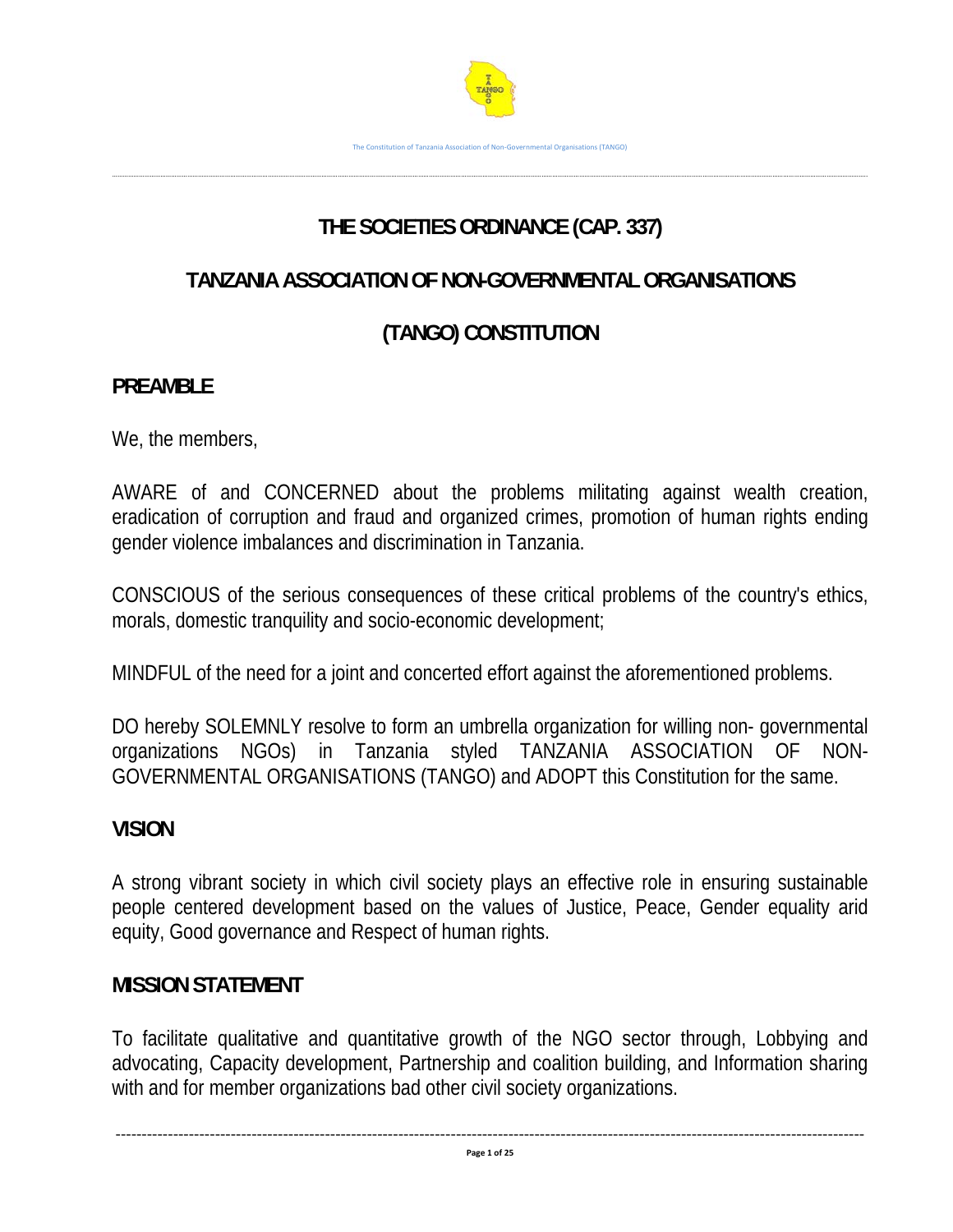

#### **CHAPTER ONE**

# **STATUS AND POLICIES**

# **ARTICLE 1: NAME, HEADQUARTERS AND STATUS**

- i. The name of the Organization shall be Tanzania Association of Non- Governmental Organizations (hereinafter referred to as "TANGO").
- ii. The Headquarters of TANGO shall be in Dar es Salaam, Tanzania and its address shall be Dar es Salaam.
- iii. TANGO shall have the status described hereunder:
	- a. It shall be the official voluntary networking body of all willing registered nongovernmental organizations concerned with social, economic, civil, cultural development of the people of Tanzania, social welfare, Institutions and other development oriented institutions and individuals;
	- b. It snail no be affiliated to or campaign for any political party, a partisan and an autonomous organization;
	- c. It shall be a body corporate with perpetual succession unaffected by changes in the membership, and shall have the legal personality and capable in law of suing ant being sued in its own name; and
	- d. It shall be vested with powers to own, purchase, hold alienate, manage, and dispose of any property whatsoever that is under its authority, solely by pay of entering into such contracts as may be necessary or expedient for performance of its functions under this constitution.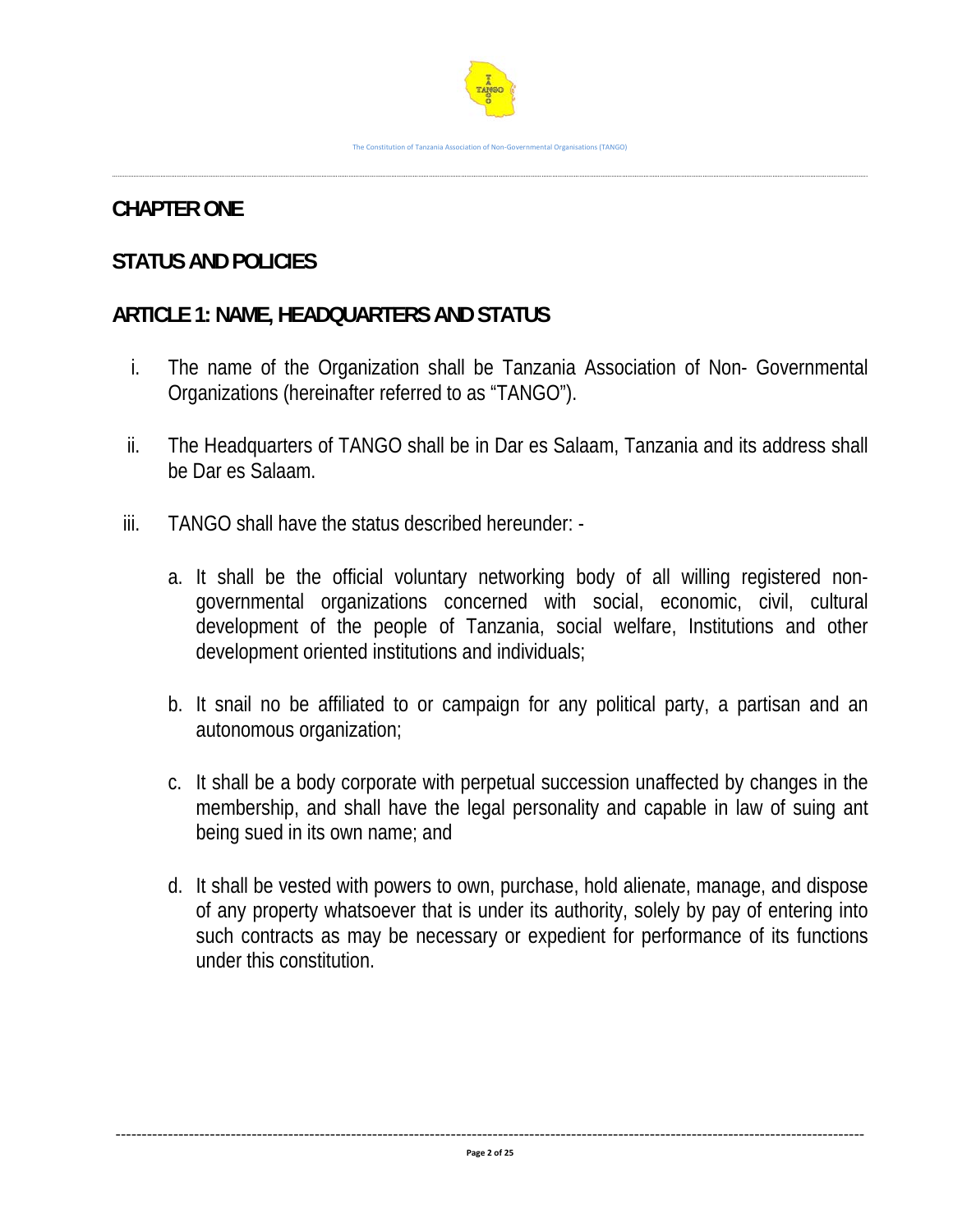

# **ARTICLE 2: INTERPRETATION:**

Unless otherwise defined in this Constitution, the following words shall have the respective meanings assigned to them as follows: -

"Assembly" Means the ordinary General Assembly or Extra Ordinary Meeting of TANGO.

| "Bank Account"          | Means the account of TANGO opened in accordance with the provisions<br>of this Constitution.                                                           |  |
|-------------------------|--------------------------------------------------------------------------------------------------------------------------------------------------------|--|
| "Chairperson"           | Means Chairperson of TANGO                                                                                                                             |  |
| "Board"                 | Means the Board of TANGO                                                                                                                               |  |
| "Constitution"          | Means the Constitution of TANGO                                                                                                                        |  |
|                         | "Dissolution" External Auditor" Means Constitution.                                                                                                    |  |
| "Financial Year"        | Means a period of twelve months commencing from the 1 <sup>st</sup> day of January<br>and ending on the 31 <sup>st</sup> day of December of each year. |  |
| "Member NGO"            | Means an organization which has subscribed to be members of TANGO.                                                                                     |  |
| "Non-partisan"          | Means not affiliated or campaign for to any political party or religion;<br>always acting impartially and in non-aligned manner.                       |  |
| "Office bearers"        | refers to the chairperson, Vice Chairperson, Executive Director, and the<br>five members of the Board.                                                 |  |
| "Remuneration"          | Means remuneration given to staff and office bearers of TANGO for the<br>work door for the organization.                                               |  |
| "Rules ant regulations" | Refers to the rules and regulations promulgated in accordance with                                                                                     |  |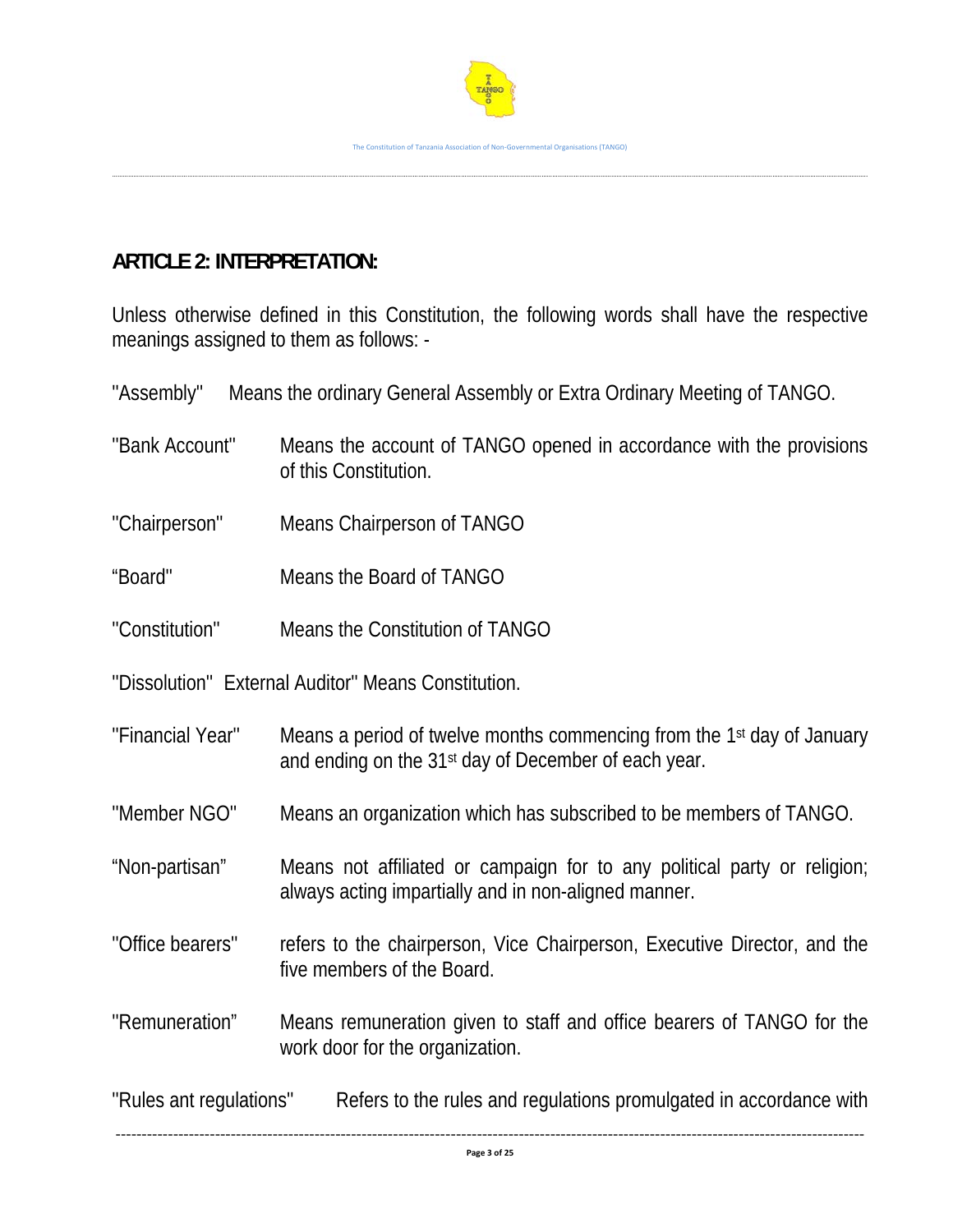

this Constitution.

| "Executive Director" | Means the CEO of TANGO and the secretary to the Board                                                                                                         |
|----------------------|---------------------------------------------------------------------------------------------------------------------------------------------------------------|
| "Signatory"          | Means any office bearer to TANGO charged with the duty of<br>signing the bank financial documents on behalf of TANGO.                                         |
| "Special Resolution" | Means a resolution by the Annual General Assembly or Extra-<br>Ordinary meeting which is supposed by two-thirds (2/3) of the r<br>present and voting members. |
| "Status"             | refers to the status of TANGO as prescribed under this Constitution.                                                                                          |

# **ARTICLE 3: OBJECTIVES**

i. The basic and general objectives of TANGO shall be:

- a. To act as a unifying organ between its members by promoting, networking and organizing, where necessary, the participation and Contributions of member NGOS in Tanzania in the social, economic and political development of Tanzanian people.
- b. To establish among its members and relevant institutions including the Government a forum for cc-ordination and exchange of information and experience; and promote the linking up of local member NGOS With any national, regional, international and bilateral bodies for the purposes of furthering these objectives.
- c. To facilitate member NGOs in Tanzania an enabling environment for the Member NGOS to operate effectively and efficiently in the social, political and economical transformation in effective dialogue with the state at all levels.
- d. To prompt: and support all social, civil awareness and economic activities by member NGOS ail-hind at the benefit of a substantial or significant part of the Tanzanian community including a special focus on such other activities that are meant to promote, directly or indirectly, the well-being of the disadvantaged groups of the community.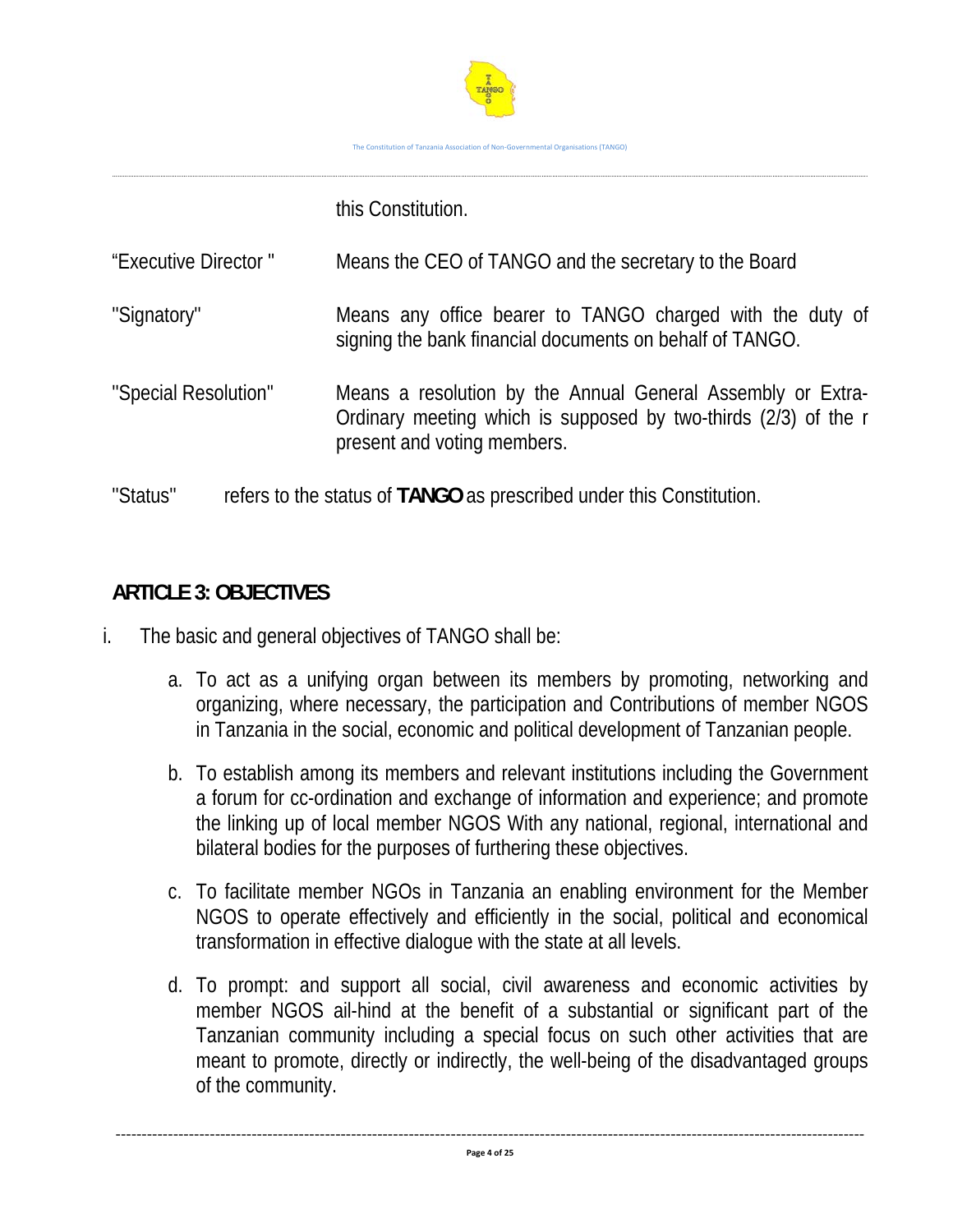

- e. To establish and provide consultants services and training programmed as I may be required by member NGOS and other institutions involved, directly or indirectly, in the promotion of social, economic and political development of the Tanzanian Community with a focus on the disadvantaged members of the Community.
- f. To affiliate to any international regional or hi-lateral bodies as the Board may decide and which affiliation is consistent with and for the purpose of furthering the above objectives, To do all such other lawful things as are incidental or conjunctive to the attainment of the above objectives or any one or more of them, and which may seem to TANGO desirable, convenient and in its interest.

# **ARTICLE 4: MEANS AND ACTIONS**

- i. In furthering the objectives and purposes designed above, TANGO shall:
	- a. Organise regular meetings of all TANGO members.
	- b. Organise, set up or establish special or advisory committees, commissions, task forces, and/or study groups relevant as members of TANGO see fit.
	- c. Collect and disseminate information and data related to activities of common interest; and/or procure to be written and print, publish, issue and circulate any reports of periodicals, books, pamphlets, leaflets, or other documents in furtherance of the above objectives of TANGO.
	- d. Publish a journal and/or magazine on TANGO'S activities.
	- e. Purchase, take on lease, or in exchange, hire or otherwise acquire in any manner any movable or immovable property.
	- f. Invest and deal with the monies of TANGO not immediately required in such manner as may from time to time be determined ant to donate or lend monies for the attainment of the above objectives or any of them.
	- g. Sell dispose of, manage, develop, let, mortgage or otherwise deal with all r or any party of the privileges, rights and privileges of TANGO.

‐‐‐‐‐‐‐‐‐‐‐‐‐‐‐‐‐‐‐‐‐‐‐‐‐‐‐‐‐‐‐‐‐‐‐‐‐‐‐‐‐‐‐‐‐‐‐‐‐‐‐‐‐‐‐‐‐‐‐‐‐‐‐‐‐‐‐‐‐‐‐‐‐‐‐‐‐‐‐‐‐‐‐‐‐‐‐‐‐‐‐‐‐‐‐‐‐‐‐‐‐‐‐‐‐‐‐‐‐‐‐‐‐‐‐‐‐‐‐‐‐‐‐‐‐‐‐‐‐‐‐‐‐‐‐‐‐‐‐‐‐‐‐ **Page 5 of 25**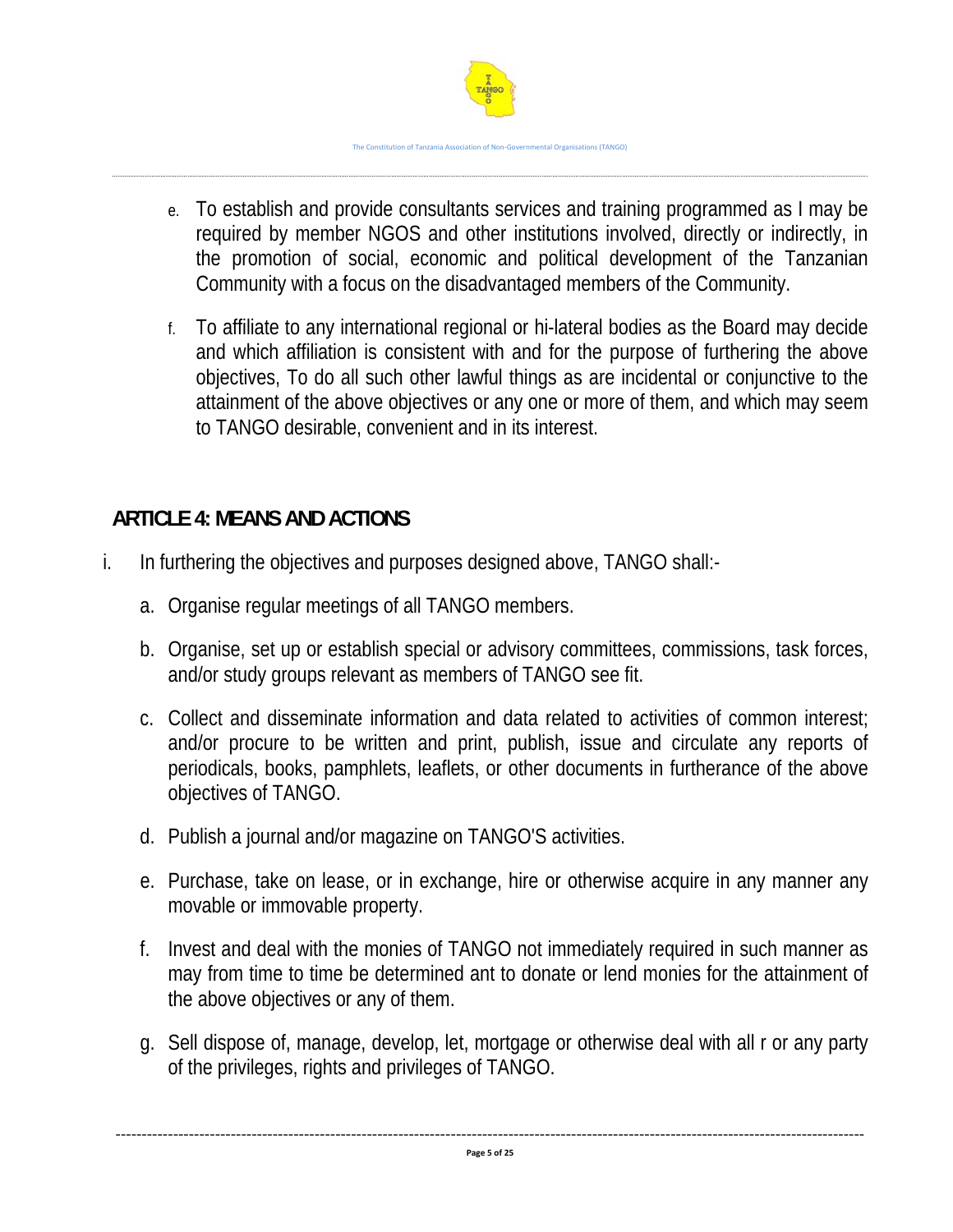

- h. Borrow or raise money in such manner and upon such terms to offer such security as TANGO shall deem fit.
- i. Act as Trusts or obligations, which are charitable in accordance with the above objectives or any one or more of them.
- j. Arrange and provide for or join in arranging and providing for the holding of exhibitions, meetings, seminars, lectures, classes, and other educational facilities to further the above objectives of TANGO or any of them.
- k. Transfer or dispose of, with or without valuable consideration, any part of the property or assets of TANGO not required for the purpose for which it is formed to any body having charitable purposes as its only objectives provided that such body is not carrying on business for profit or gain for distribution by way of dividends, bonus or otherwise amongst its member NGOs.

Subject to the provisions hereinafter contained to employ and pay officers and any other person or body whole services are deemed expedient for carrying out any of the objectives of **TANGO**, and to pay whatever staff benefits are approved by the Board, if funds permit.

# **ARTICLE 5: MEMBERSHIP**

TANGO shall have the following categories if members:-

- i. Founder Members: shall be those that signed the founding instruments of TANGO in accordant: with Article 42(a) of this constitution.
- ii. Ordinary Members: shall be admitted by the General Assembly.

Provided that every ordinary member shall be properly constituted locally based and operating in Tanzania; and registered locally by the Registrars of NG0s.

iii. Associate Members: Shall be those whose objectives, purposes, and activities are consistent with the objectives of TANGO and those which are not Tanzanian in respect of their final governing authorities but they are branches or agencies of a body constituted internal to Tanzania or are operating locally in Tanzania.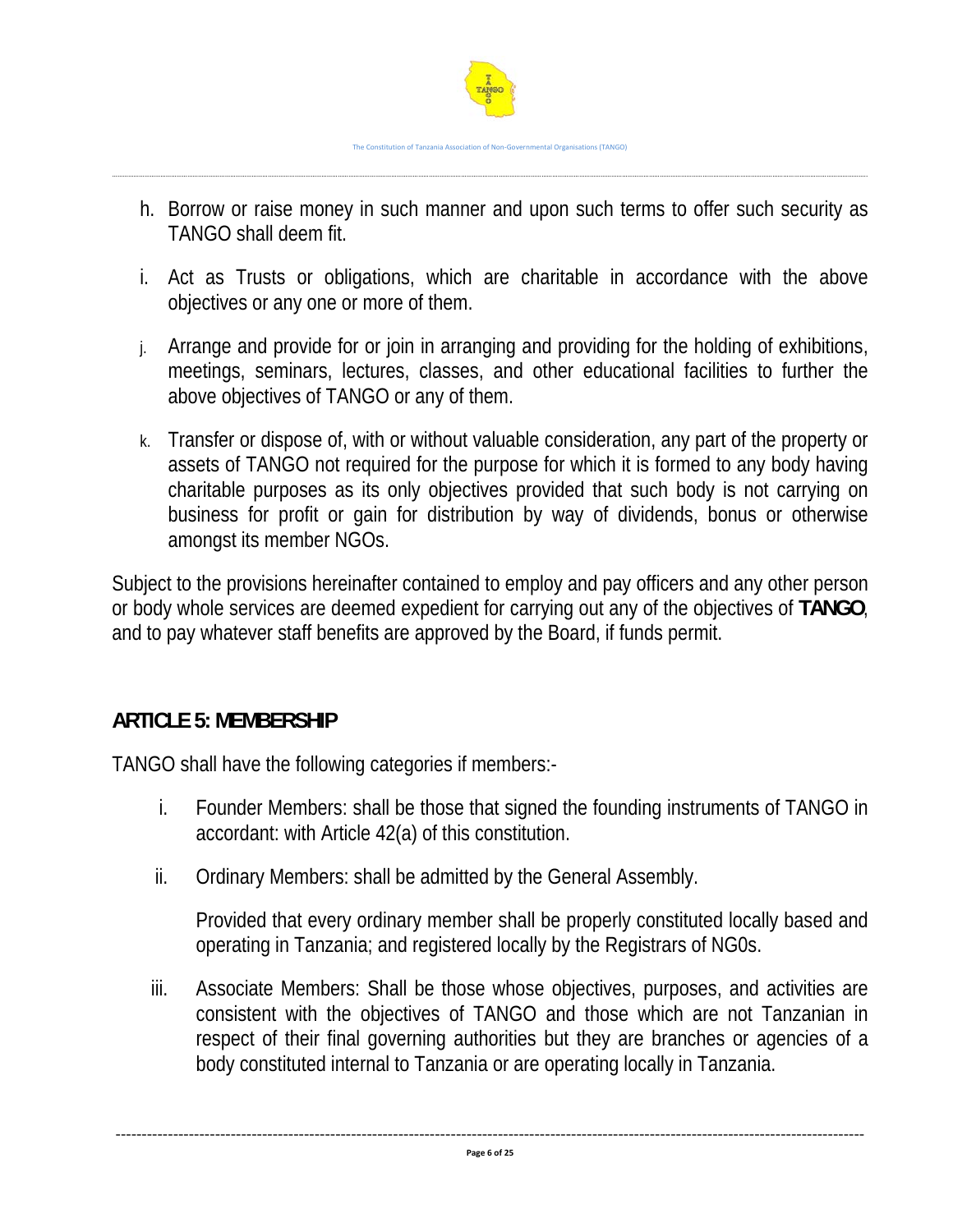# **5.1: ELIGIBILITY FOR MEMBERSHIP**:

Any organization may become a member of TANGO as provided for in sub- article (ii) above that:-

- (i) Such organization accepts and agrees to the Code of Conduct, aims, objectives and functions of TANGO as set out in this Constitution; and
- (ii) Such organization pays all necessary charges, subscription fees and any other fees as shall be decided and directed from time to time by the General Assembly.

#### **5:2 ADMISSIONS FOR MEMBERSHIP**

Undertakings desiring to become members of TANGO shall submit membership application to the Executive Director, which after being satisfied that it is duly

sanctioned shall refer applicant to the Board where it will be scrutinized ant findings are forwarded to the General Assembly for final decision.

# **5:3 MEMBERSHIP FEE**

Members of TANGO shall be obliged to pay the following fees:-

- (i) Entrance fees which shall be paid upon admission to TANGO membership; and
- (ii) Annual Subscription fees which shall be payable annually provided that all rates of the above fees shall be determined from time to time by the General Assembly.

# **5:4 RIGHTS OF MEMBERS**

Every member of TANGO shall unless otherwise expressly stated in accordance with the Constitution, By-Laws and Resolutions of the Assembly have the rights:-

- (a) To attend or be represented at the Assembly and other meetings that may be called by TANGO:
- (b) To request and obtain information in connection with the TANGO's activities; during the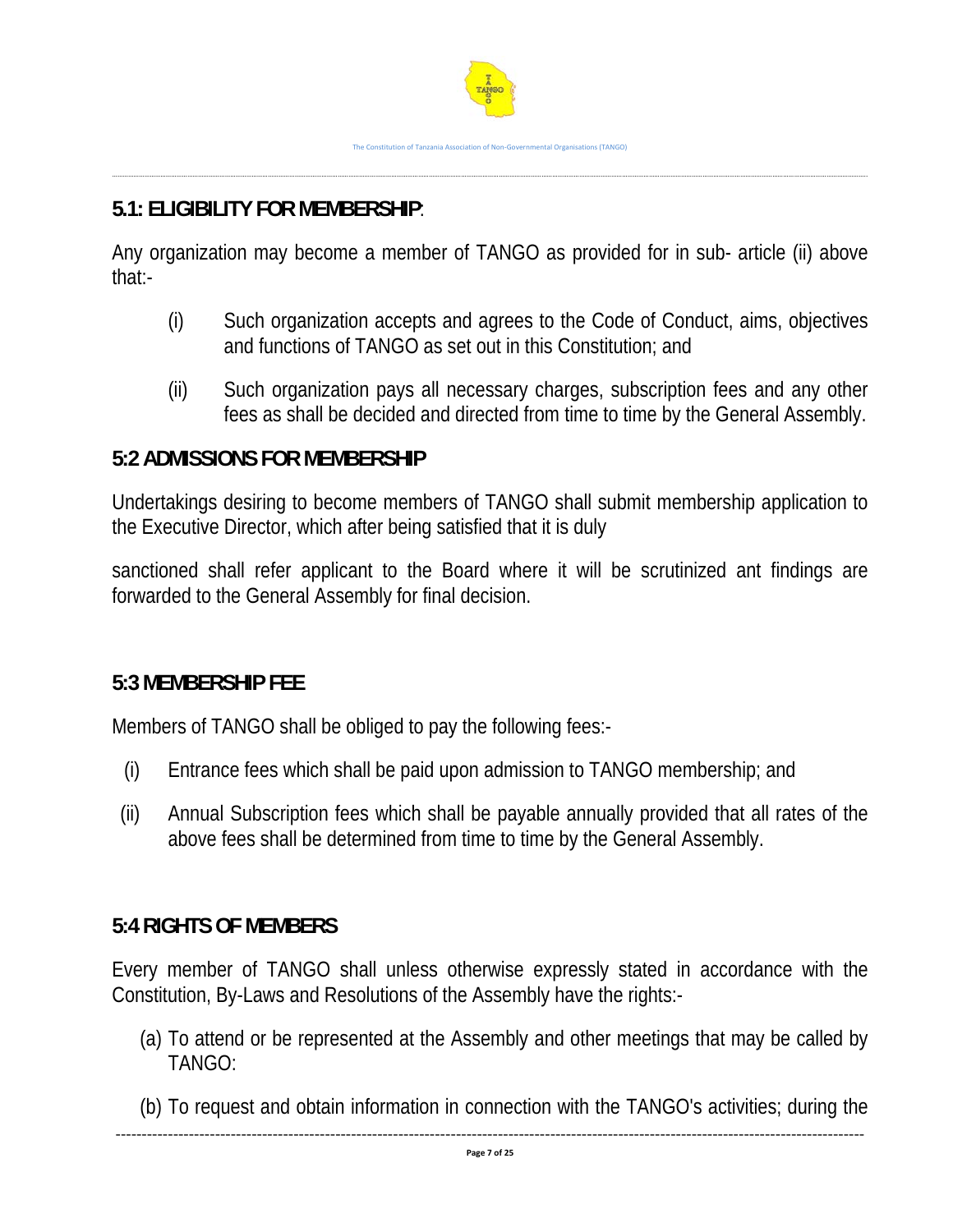

general meeting.

- (c) To receive publications and other relevant information that may be distributed by TANGO; for free or at a subsidized rate.
- (d) To have access to Such facilities as shall have been acquired by TANGO;
- (e) To elect and be elected or nominate be nominated in any election/activity of TANGO;
- (f) To obtain and inflect copies of all documents of TANGO upon consulting the Executive Director for the purpose of such inspection;
- (g) To submit proposals and motions for discussion at TANGO Meetings;
- (h) To get access to programmes which will lead to the strengthening of activities of constituency NGO s through:
	- i. Attending conferences and workshops in order to facilitate exchange of experiences amongst constituency indigenous NGOS as well as foreign NGOS convened by TANGO or any other Umbrella Organization and networks with objectives similar to those of TANGO.
	- ii. Provision of technical support to indigenous NGOS whenever necessary; and
	- iii. Organization of seminars and training programmes which aim at strengthening member NGO leadership in facilitation of institutional building as planned and implemented through TANGO; and
- (i) Participate in all activities pertaining to TANGO objectives and goals
- (j) The Associate Members shall have no voting rights.

# **5:5 OBLIGATIONS OF MEMBERS**

All TANGO members shall in accordance with this Constitution, By-Laws and Resolutions of the Assembly be obliged to fulfill the following duties:

(a)To uphold this Constitution as a legal document. Any decision, activity, exercise of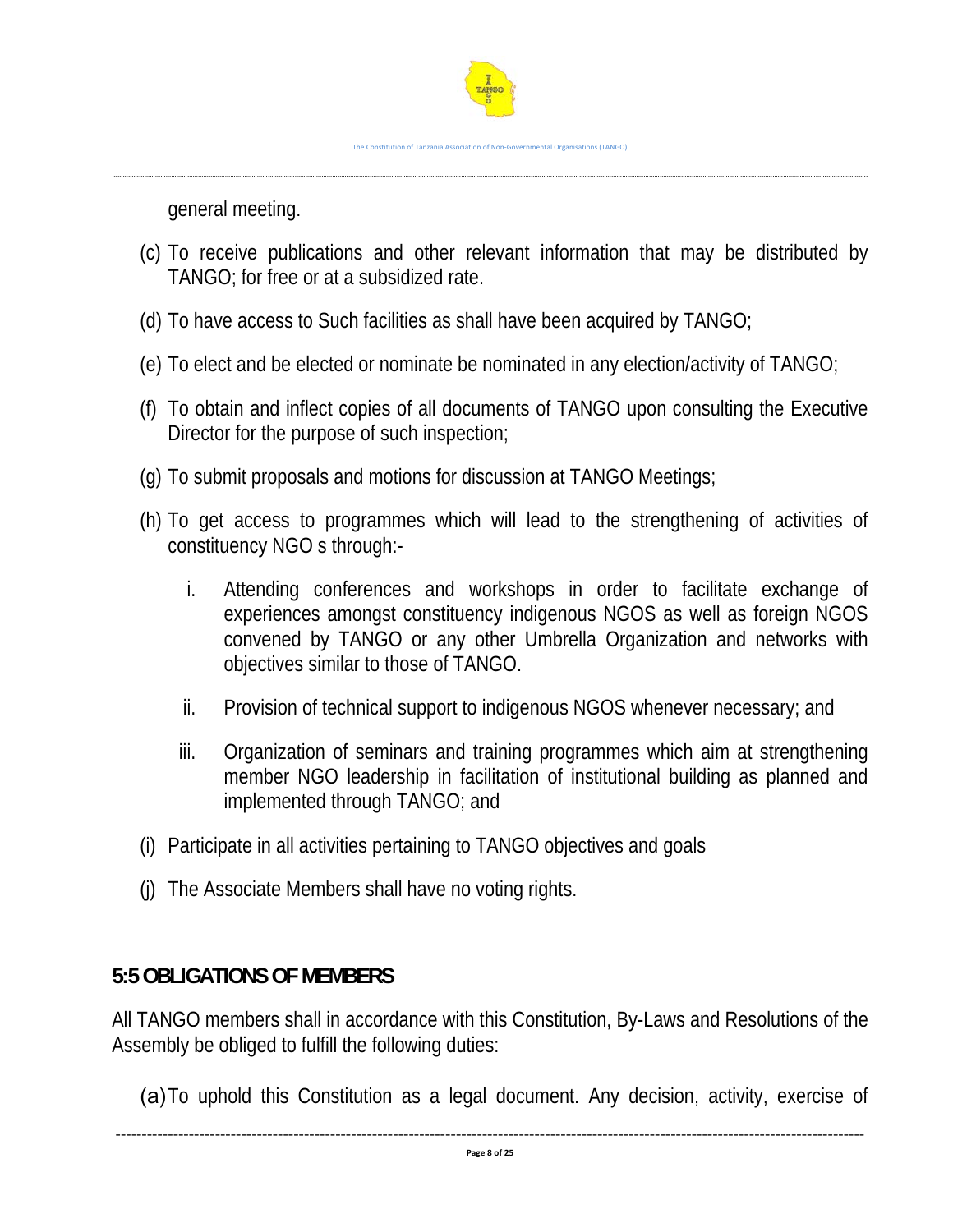

power or otherwise that contravened this constitution shall be null and void. Serious legal measures may be taken to redress such default depending on the damage caused by such decision, activity, exercise of powers or otherwise as the case may be.

- (b)To pay their annual subscription fees, charges and other contributions ant or financial obligations as they shall be determined from time to time by the General Assembly.
- (c)To enjoy their rights with diligence and without prejudice to the rights of other members and the needs of our society.
- (d)To inculcate and perpetuate the spirit of tolerance towards differing views and position and enhance democratic debate and discussion.
- (e)To collaborate In forming committees, commission and related task force with a view of furthering the contemporary and prospective needs of the society at large,
- (f) To disseminate necessary information requested by TANGO
- (g)To attend all meetings duly convened by TANGO organs
- (h)To collaborate with TANGO in fulfillment of its objectives and functions.
- (i) To feel responsible in contributing towards redrawing historical and contemporary inequalities irk our society based on differences of class, beliefs, gender, nationality, economic and material conditions.

# **5:6 CESSATION OF MEMBERSHIP TO THE ASSOCIATION**

A member NGO shall cease to be a member of TANGO upon the occurrence of any of the following events:-

- (i) Voluntary resignation;
- (ii) Dissolution of the Member NGO;
- (iii) Failure to pay necessary and prerequisite fees for a period of two years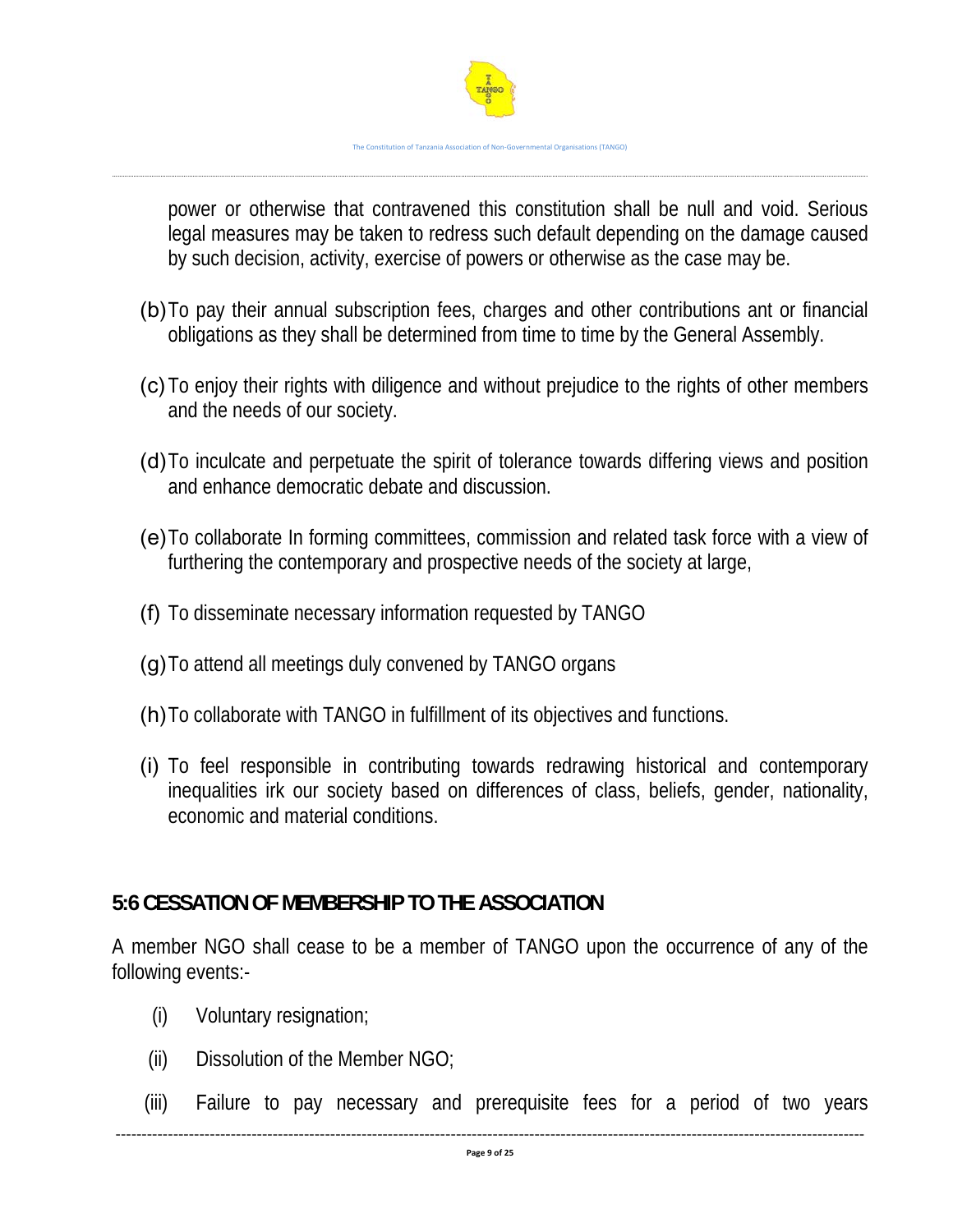

consecutively without any reasonable grounds; and

(iv) Expulsion for Disconnects that are detrimental to the objectives TANGO or for breach of any of the provisions of this Constitution.

Provided that the general assembly shall not 'expel any member NGO from membership save after carrying out appropriate inquiries n relation to such disconnects and according the respective member an opportunity to defend itself.

# **5:7 PROCEDURES FOR RESIGNATION, EXPULSION AND DISQUALIFICATION FROM MEMBERSHIP**:

- (i) Any Ordinal Member may withdraw its membership from TANGO by writing to the: Chairperson of TANGO stating the reasons for such withdrawal. The reasons will be discussed by the General Assembly of TANGO after receiving recommendations from the Board.
- (ii) The Assembly or Special Assembly may ask an Ordinary member to withdraw from TANGO membership, and may terminate membership by simple majority vote of the members of the General Assembly or Special Assembly of TANGO. The Board shall be responsible for -in conducting satisfactory investigation and recommend to the Assembly such investigation, Provided that such member is given an opportunity to present its view to the Assembly.
- (iii) The Board shall report to every Assembly all cases -of Voluntary resignation, recommendations for expulsion and admission of a new Ordinal or Associate Member, if any.
- (iv) Any member NGO which loses its membership vide article 5(a)(i), (ii) and (iv) may be readmitted as an Ordinary or Associate Member if it fulfill the requirements of article 4(a) of this Constitution. Provided that no member NGO which has lost its membership under this article shall be entitled to any refund of its charges, fees or contributions whatsoever.

**CHAPTER TWO** 

‐‐‐‐‐‐‐‐‐‐‐‐‐‐‐‐‐‐‐‐‐‐‐‐‐‐‐‐‐‐‐‐‐‐‐‐‐‐‐‐‐‐‐‐‐‐‐‐‐‐‐‐‐‐‐‐‐‐‐‐‐‐‐‐‐‐‐‐‐‐‐‐‐‐‐‐‐‐‐‐‐‐‐‐‐‐‐‐‐‐‐‐‐‐‐‐‐‐‐‐‐‐‐‐‐‐‐‐‐‐‐‐‐‐‐‐‐‐‐‐‐‐‐‐‐‐‐‐‐‐‐‐‐‐‐‐‐‐‐‐‐‐‐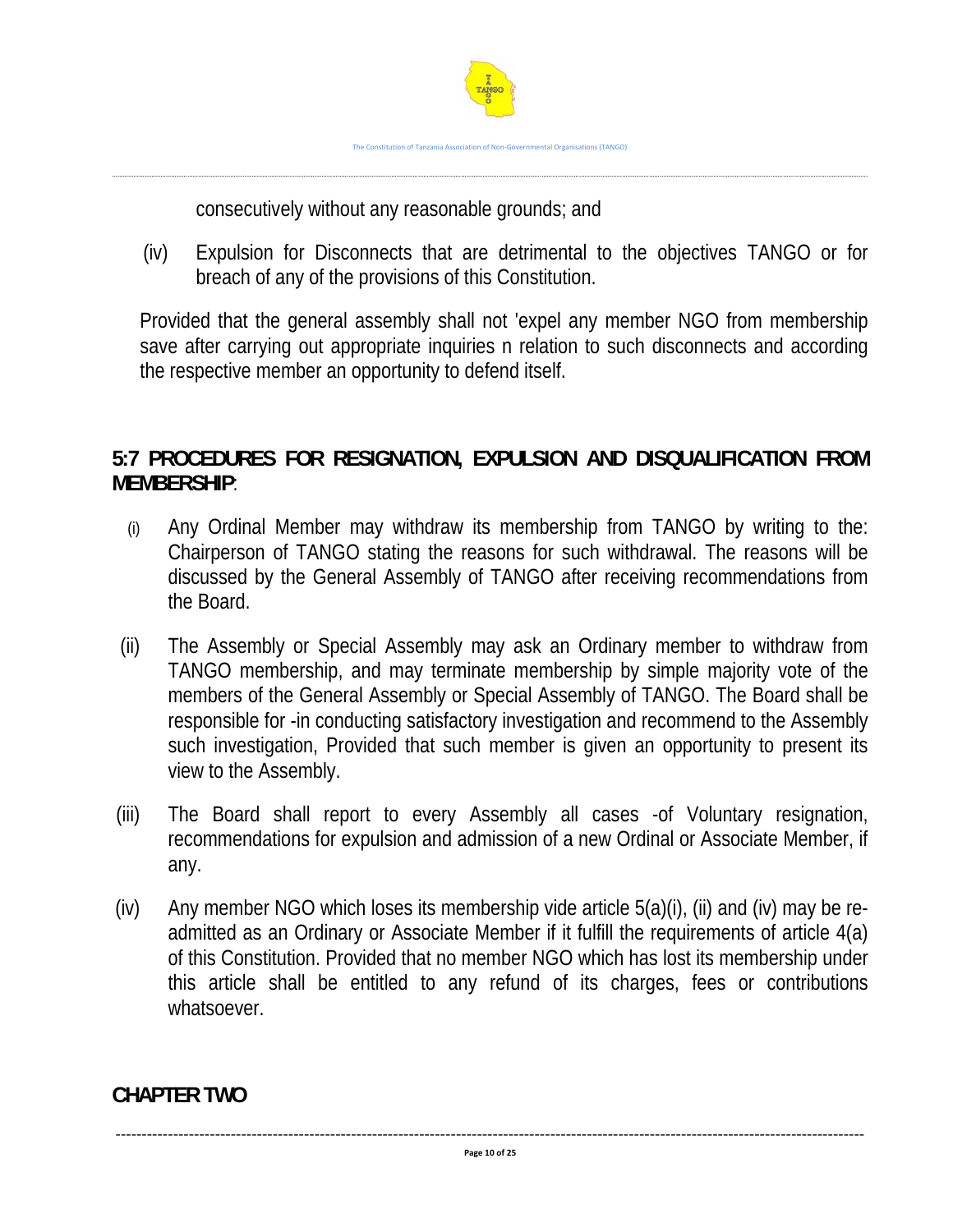

# **ARTICLE 6: THE TANGO ORGANS AND ITS ADMINISTRATIVE STRUCTURE**

TANGO shall have the following principal organs:

- (i) The General Assembly
- (ii) The Board.
- (iii) Any other organs that may be established for the performance or its functions by General Assembly.

Provided that every organ of TANGO shall undertake its duties according to Constitution and rules made from time to time there under.

#### **ARTICLE 7: THE GENERAL ASSEMBLY**

#### **7:1 COMPOSITION**

- (i) The General Assembly of TANGO shall consist of
	- a. The Chairperson;
	- b. Board Members
	- c. Executive Director
	- d. One representative from members of TANGO

# **7:2 POWERS DUTIES AND RESPONSIBILITIES OF ANNUAL GENERAL MEETING.**

- (i) The Assembly shall be supreme body and responsible for thrall policies and performance of TANGO; specifically, it shall earths: the following pokers:
	- a. To elect when appropriate the Chairperson of TANGO, the Board for periods hereinafter provided for.
	- b. To deliberate and decide on TANGO'S Mission and Vision

‐‐‐‐‐‐‐‐‐‐‐‐‐‐‐‐‐‐‐‐‐‐‐‐‐‐‐‐‐‐‐‐‐‐‐‐‐‐‐‐‐‐‐‐‐‐‐‐‐‐‐‐‐‐‐‐‐‐‐‐‐‐‐‐‐‐‐‐‐‐‐‐‐‐‐‐‐‐‐‐‐‐‐‐‐‐‐‐‐‐‐‐‐‐‐‐‐‐‐‐‐‐‐‐‐‐‐‐‐‐‐‐‐‐‐‐‐‐‐‐‐‐‐‐‐‐‐‐‐‐‐‐‐‐‐‐‐‐‐‐‐‐‐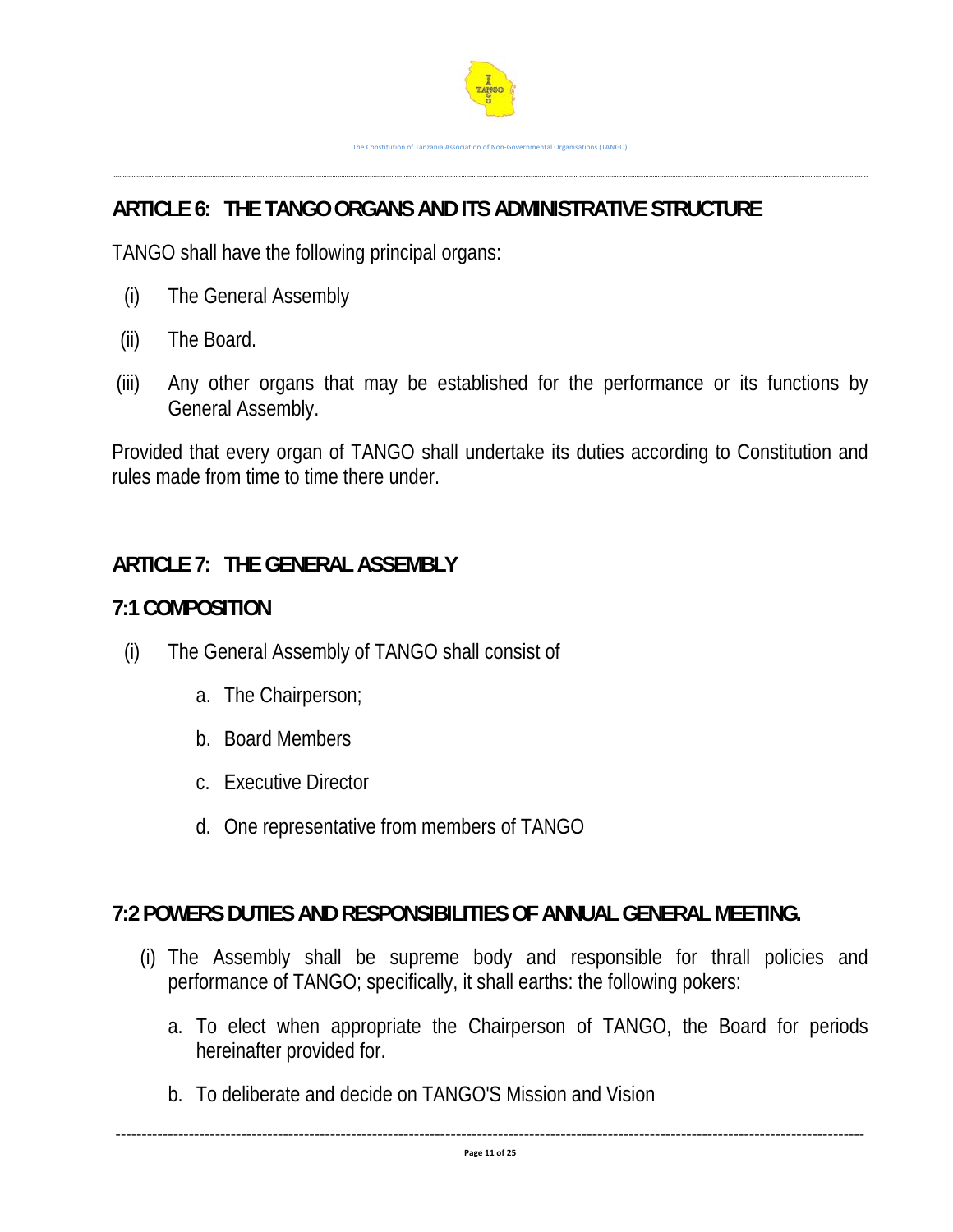

- c. To receive and adopt audited financial report of TANGO of the previous year and the budget for next financial year,
- d. To appoint auditor of the following year.
- e. To endorse the admission of new members of expulsion of members after the same have been afforded an opportunity of stating their Case.
- f. To receive and consider implementation reports from the Board.
- g. To consider and approve annual plan activities from the Board for the next year.
- h. To fix annual subscriptions for the members as propose d by the Board.
- i. To consider and decide on the proposed amendments of the Constitution of TANGO.
- j. To deliberate and decide on the future strategies for the promotion of socioeconomic activities and commitments of member NGOs.
- k. To conduct such any other business as may be necessary.
- l. To dissolve the Board if deems necessary, expel Board member for good reasons after getting recommendations from the Board in case of expulsion.
- m. To delegate to the Board any of its powers when it is necessary to do so.

(ii) Conduct of the Annual General Meeting

- a. TANGO shall in each year hold an Annual General Assembly in addition to any other meetings in that year, the Annual General Assembly shall be held at such time and place as the Board shall appoint.
- b. Notice of General Assembly shall be called by at least twenty one (21) days' notice made in writing; the notice shall be exclusive of the day on which it is served or deemed to be served and it shall specify the place, the day/date, the hour of the meeting and the business to be transacted thereat. Provided that the omission to give notice of meeting, or the non- receipt of notice of a meeting by any person entitled to receive the notice thereof, shall not invalidate the proceedings at the Assembly.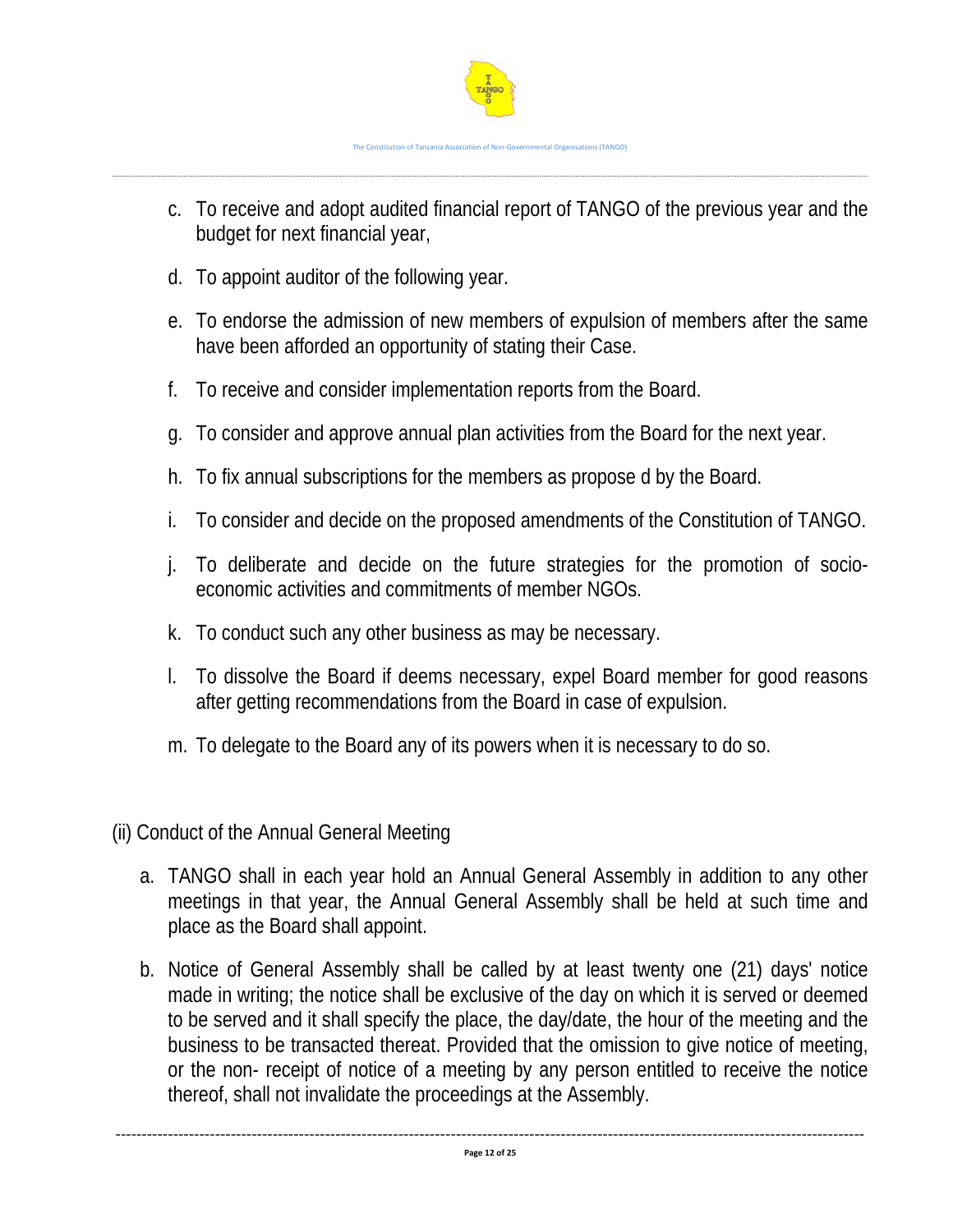

- c. No business shall be transacted at any General Assembly unless a quorum of members is present at the time the Assembly proceeds to business,
- d. The quorum for any annual General of Extra-ordinary Assembly shall be half (1/2) of the total voting members. Should there be no quorum within two hours, the Chairperson shall adjourn the meeting for a period of seven days to be reconvened at the same venue and time. Then all present members shall constitute a quorum.
- e. Each representatives of a single member NGO shall have one vote and the Chairperson of the Assembly shall in addition have a casting vote.
- f. Voting at the Assembly shall be by secret ballot and simple majority shall suffice. There shall be no provision for proxy, postal or absentee voting.

# **7:3 EXTRA-ORDINARY MEETINGS**

- (a) The Board may call an Extra-ordinary Meeting of TANGO to consider any matter which it may so decide or which needs immediate resolution.
- (b) An Extra ordinary Meeting of TANGO may be called anytime after receipt by the Chairperson or the Executive Director of a written request for such meeting signed by at least one-quarter of the members or delegates to TANGO. The request shall state the business to be considered at the meeting.
- (c) The calling and conduct of an Extra-ordinary Meeting shall follow the provision of Articles 14-19 of this Constitution.
- (d) The Chairperson shall convene and preside at all Annual General Assemblies and Extra-ordinary Assemblies. If at any meeting the Chairperson is not present the members present shall choose one out of the members present to be Chairpersons Provided that:
	- (i) In the event that the Chairperson resigns or is incapacitated, the Board shall nominate one out of the Members of the Board to act as a Chairperson until the following Annual General Meeting.
	- (ii) In the event that a member of the Board resigns or is incapacitated to the extent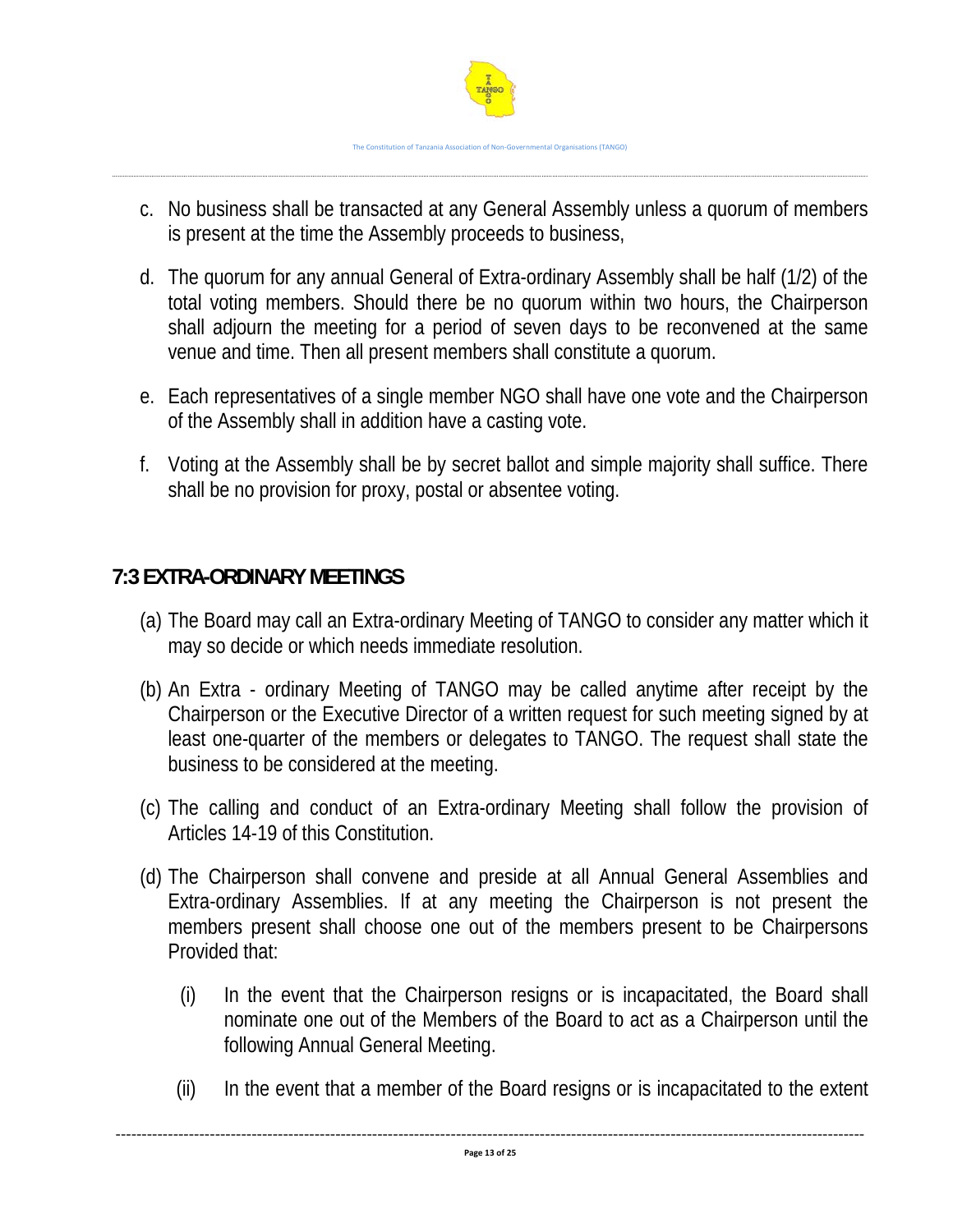

that he or she cannot discharge his responsibilities for up to four consecutive months the Board shall nominate any other person from among the representatives of any member NGO of TANGO to fill the post and it shall be confirmed by the following Annual General Assembly.

# **ARTICLE 8: THE BOARD**

# **8:1 COMPOSITION**

- (i) The following persons shall constitute the Board.
	- a. The Chairperson of TANGO;
	- b. Executive Director;
	- c. Four elected members representing zones
	- d. Three nominated by Secretariat from eminent persons and approved by the Board and AGM
- (ii) The Board members shall be elected and approved by the General Assembly of TANGO and shall hold office for a period of three years after which any outgoing member shall be eligible for re-election. Provided that voting of the five members shall be by ballot.
- (iii) Board members shall not be eligible for re-election to the same post for more than two consecutive terms as members of the Board.
- (iv) A vote of no confidence passed by two-third (/a) of the members of the General Assembly against any member of the Board or the whole Board shall result in holding of new election to replace the member or the whole of the Board.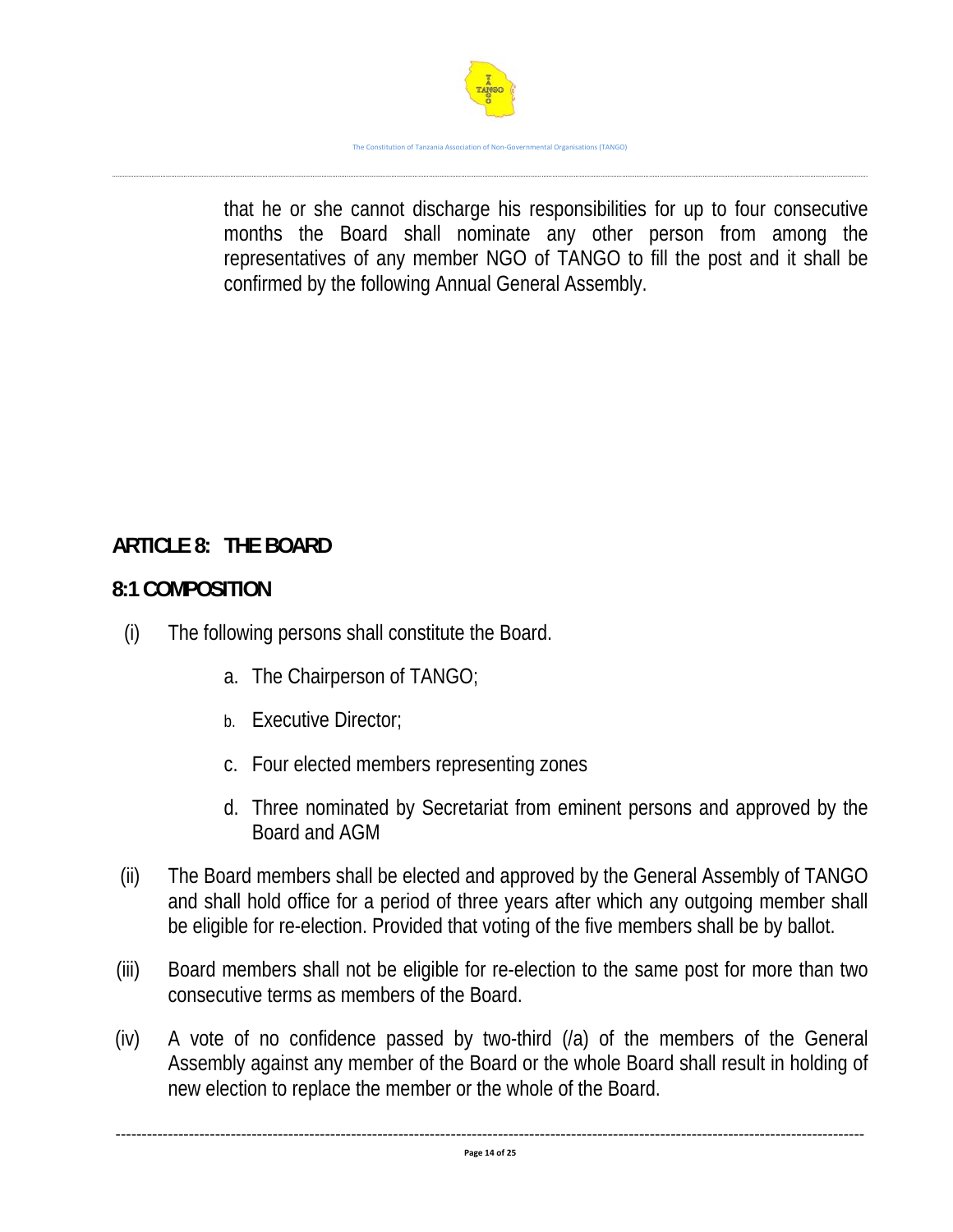

(v) A member of the Board or any employee of TANGO shall be allowed to resign upon giving in writing a notice with sufficient grounds for such resignation to the Secretary to the Board.

……………………………………………………………………………………………………………………………………………………………………………………………………………………………………………………………………………………………………………………………………………………………………………………..

- (vi) A person shall not be elected as Board member and no person shall be qualified to hold office who:
	- a. is not from member organization of TANGO
	- b. In not ordinarily resident in Tanzania.
	- c. Has, in terms of law in force in any country, been adjudged or otherwise declared bankrupt.
	- d. has been convicted of any offence involving dishonest in any country including Tanzania and has not received a free pardon.
	- e. Holds a leadership position in a political party or government.
- (vii) Any Board member may cease to hold the office of TANGO
	- a. In the event of death;
	- b. In the dissolution of TANGO
	- c. When he becomes imprisoned;
	- d. When he becomes absent due to incapacitation or absent from the country for an indefinite time without notice;
	- e. When she/he fails to discharge his responsibilities and duties as provided for in the Constitution, Rules and Regulations of TANGO and;
	- f. Failing to attend three Board meetings consecutively, without adducing sound reasons

# **8.2 CRITERIA FOR BOARD MEBMERSHIP**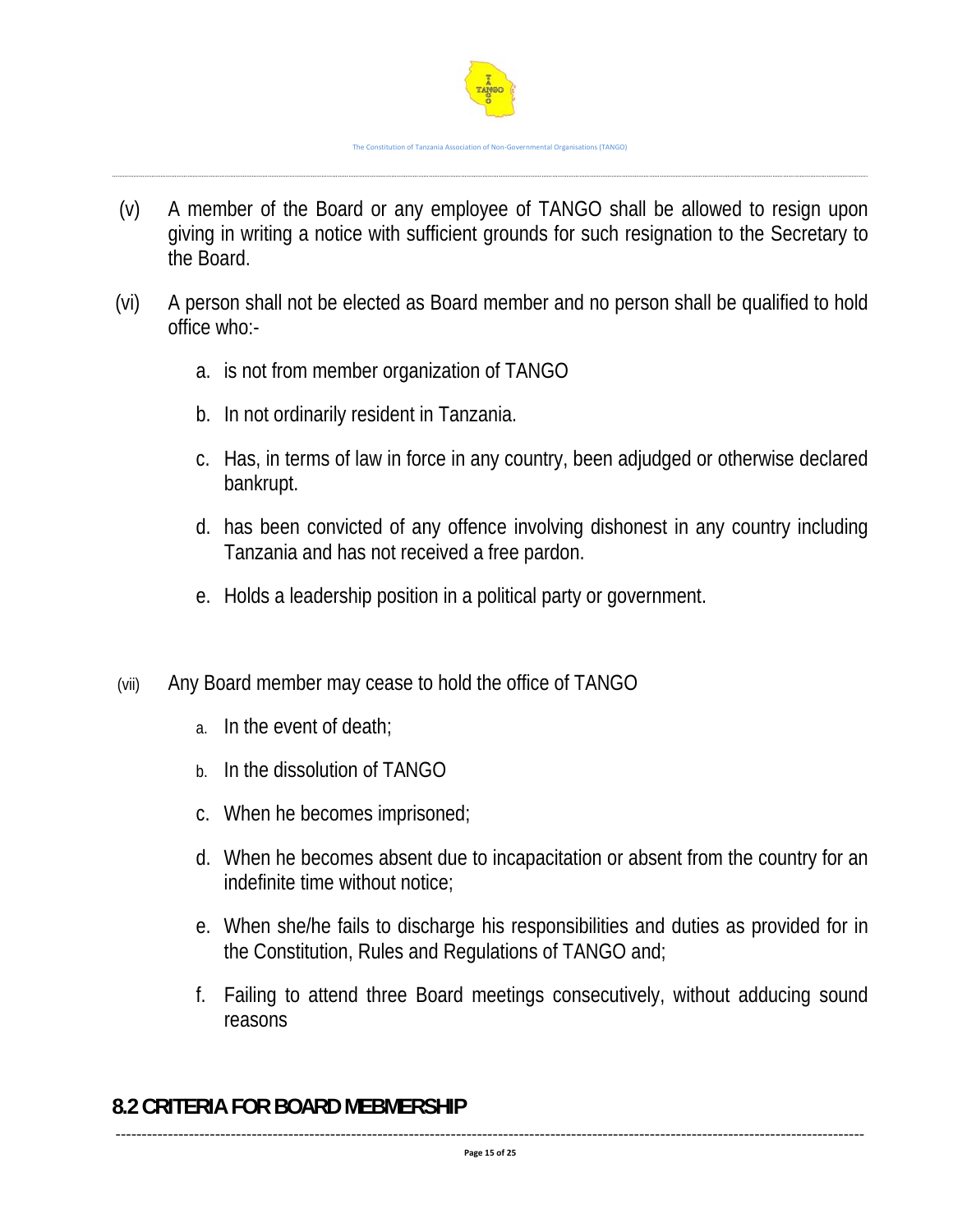

An applicant to the Board membership must have the following qualities

- 8.2.1 Strong academic background with a proven professional excellence and sufficient experience in NGO work and leadership,
- 8.2.2 Time commitment to the Association.
- 8.2.3 Strong Commitment to the vision, mission and the programmes of the association.
- 8.2.4 Quality representation of the Association in the public domain.
- 8.2.5 Readiness and willingness to develop more skills that are beneficial to the Association.
- 8.2.6 Honesty, sensitivity to and tolerance on differing views, friendly, and patient and with developed sense of values.
- 8.2.7 Ability to listen, analyse, think clearly and creatively and capable of working with individuals or groups.

# **8.3.0 POWERS AND FUNCTIONS OF THE BOARD**

- 8.3.1 To recruit the Executive Director and other key personnel of the Secretariat. The Executive Director shall recruit the support staff and should report the same to the Board.
- 8.3.2 To develop operational guidelines and regulations for proper management of the Association and its assets.
- 8.3.3 To supervise the planning process and budget implementation.
- 8.3.4 To oversee responsible use of Assets of the Association and management of financial and human resources.
- 8.3.5 To monitor the programme and activities of the Association with emphasis on maintaining quality and cost effectiveness.
- 8.3.6 To build and maintain the image of the Association before the public and its shareholders.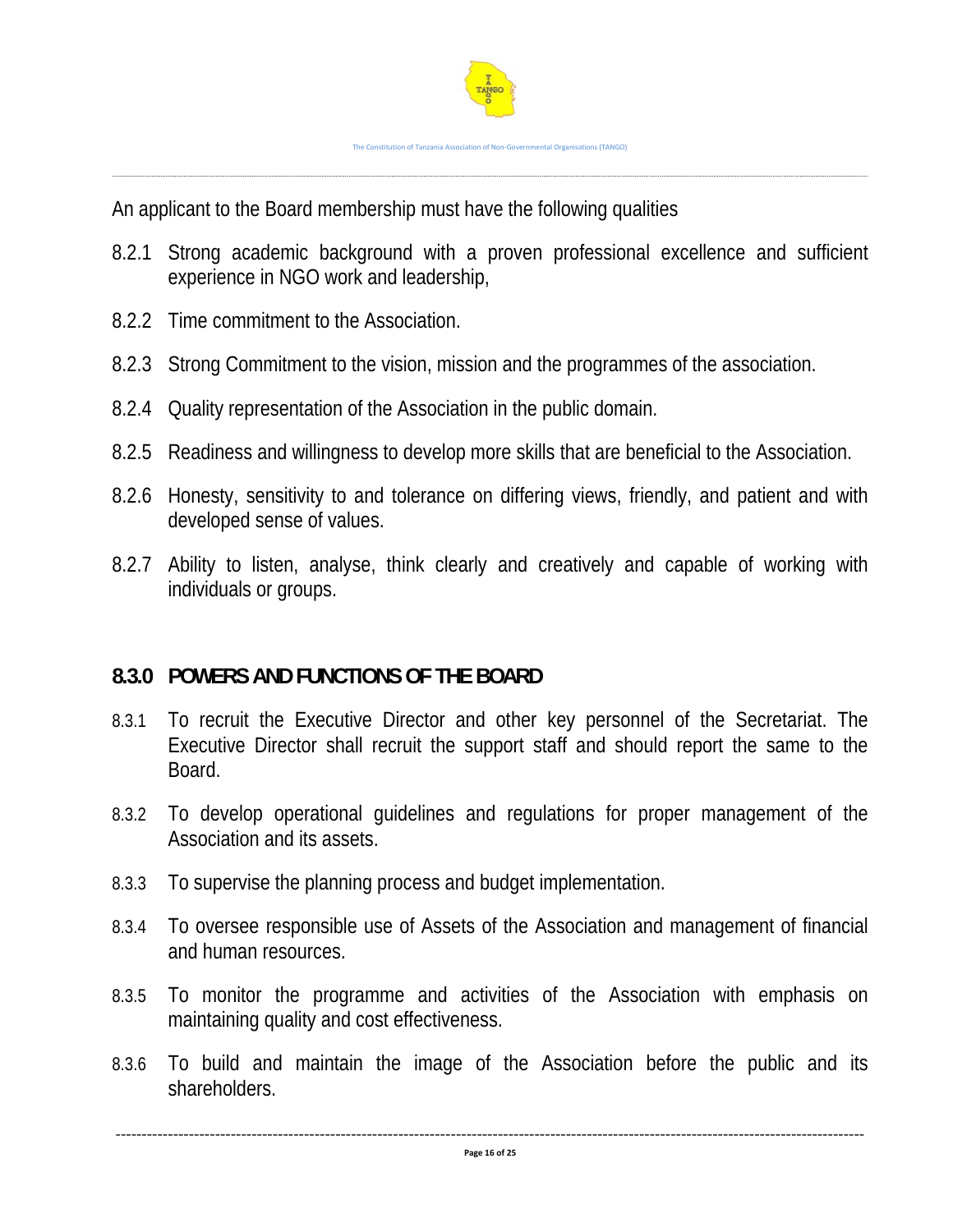

8.3.7 To suspend for good and sufficient reasons the membership of any member provided that such suspension shall be presented to the next Annual General Meeting for final deliberation,

……………………………………………………………………………………………………………………………………………………………………………………………………………………………………………………………………………………………………………………………………………………………………………………..

- 8.3.8 To terminate the contracts of any staff of the secretariat with good and sufficient reasons based on the recommendations made by the Executive Director after according such staff the right to be heard
- 8.3.9 To propose to the Annual General Meeting policy changes and amendment of this Constitution.
- 8.3.10 To propose the Auditors Of the Association to the Annual General Meeting for its approval
- 8.3.11 To approve committees when the need arises to assist in discharging the duties of thy association as recommended by the secretariat.
- 8.3.12 Proposing the names of three Board members the Annual General Meeting as provided for under
- 8.3.13 To appoint an acting chairperson in case the Chairperson is for any reason incapacitated to hold that position. The acting chairperson will hold that position until the following Annual General Meeting as shall be determined by the Board.
- 8.3.14 To suspend Board member's) for good reasons and forward the decision to the Annual General Meeting cur deliberations and decision.
- 8.3.15 To receive, deliberate and approve financial reports before they are sent to the auditors,
- 8.3.16 To approve annual plans and budgets.
- 8.3.17 To fundraise for the Association
- 8.3.18 To prepare the Annual General Meeting

# **8.4 QUORUM OF THE BOARD:**

8.4.1 She quorum it any meeting if the board shall be five in number.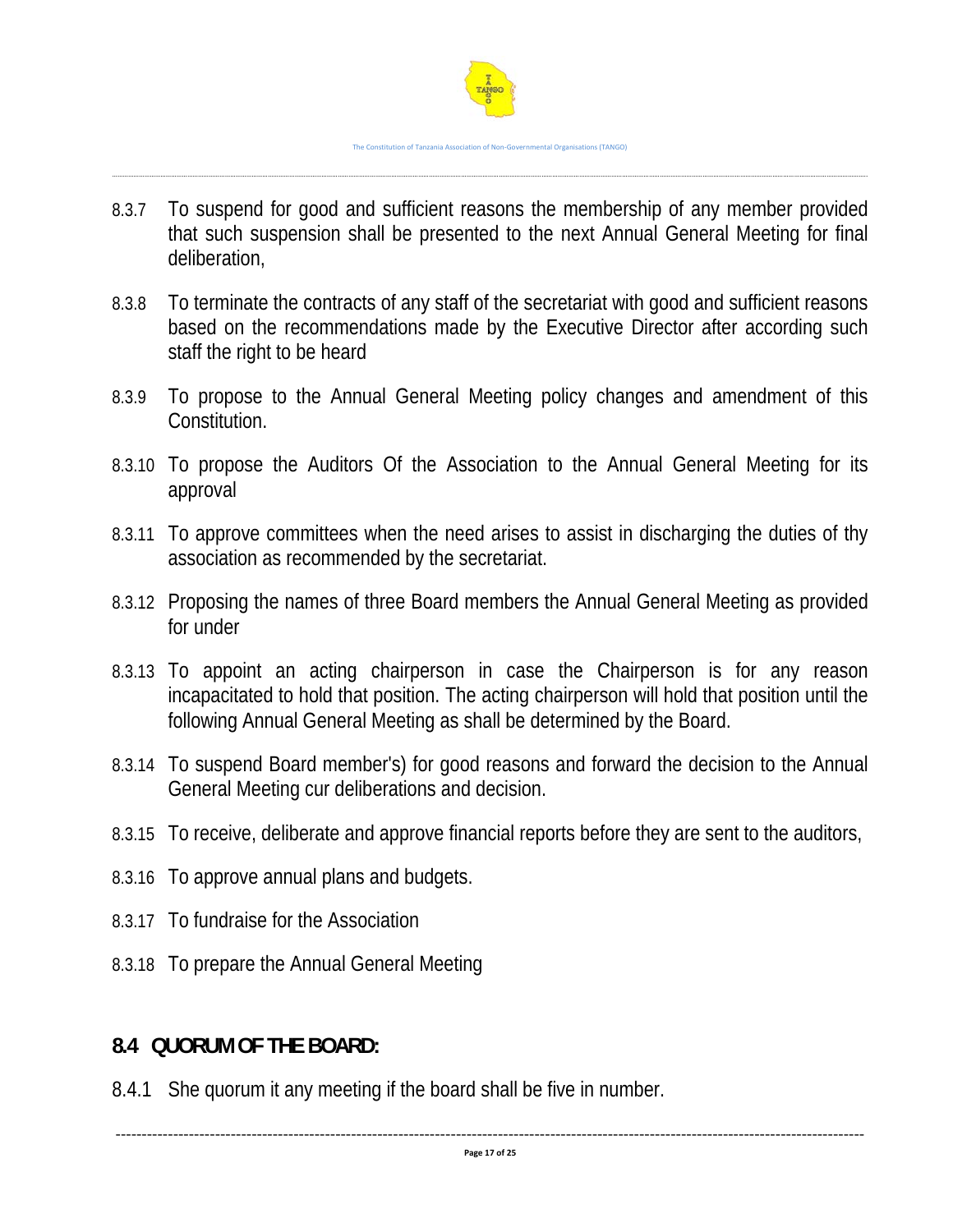

8.4.2 The Board may invite: any person or persons to advise it at any if its meetings as deems fit but such a person or persons shall have no power to vote.

……………………………………………………………………………………………………………………………………………………………………………………………………………………………………………………………………………………………………………………………………………………………………………………..

8.4.3 Subject to the provision of the Constitution, the Board may regulate its own procedure.

# **ARTICLE 9: FUNCTIONS OF OFFICE BEARERS**

# **9.1 CHAIR OF THE ORGANIZATION**

#### **9.1Qualification for the position**

- 9.1.1 She must be a graduate or above in journalism or mass communication from a reputable institution of higher learning.
- 9.1.2 She must be a visionary, creative, with a good track record of experience and diligence in leadership.
- 9.1.3 She must be willing ant ready to commit her time to the organization.
- 9.1.4 She must be conversant and particular: with social, political, economical and cultural issues, which have impact on women's efforts to emancipate themselves.

# **9.2 POWERS AND MANDATE OF THE CHAIRPERSON**

- 9.2.1 To chair all meetings of the Board and General Meetings
- 9.2.2 To represent the Association in various for a within and outside the country.
- 9.2.3 To be the banner holder of the collective image of the Association.
- 9.2.4 The Chairperson shall be elected in the Annual General meeting after every three years by simple majority votes of the members who are eligible to vote ant can be reelected within the maximum of two terms.
- 9.2.5 In case of her absence in any meeting, which she is mandated to chair, the meeting she'll elegy an interim chairperson whose mandate shall be to chair that meeting only.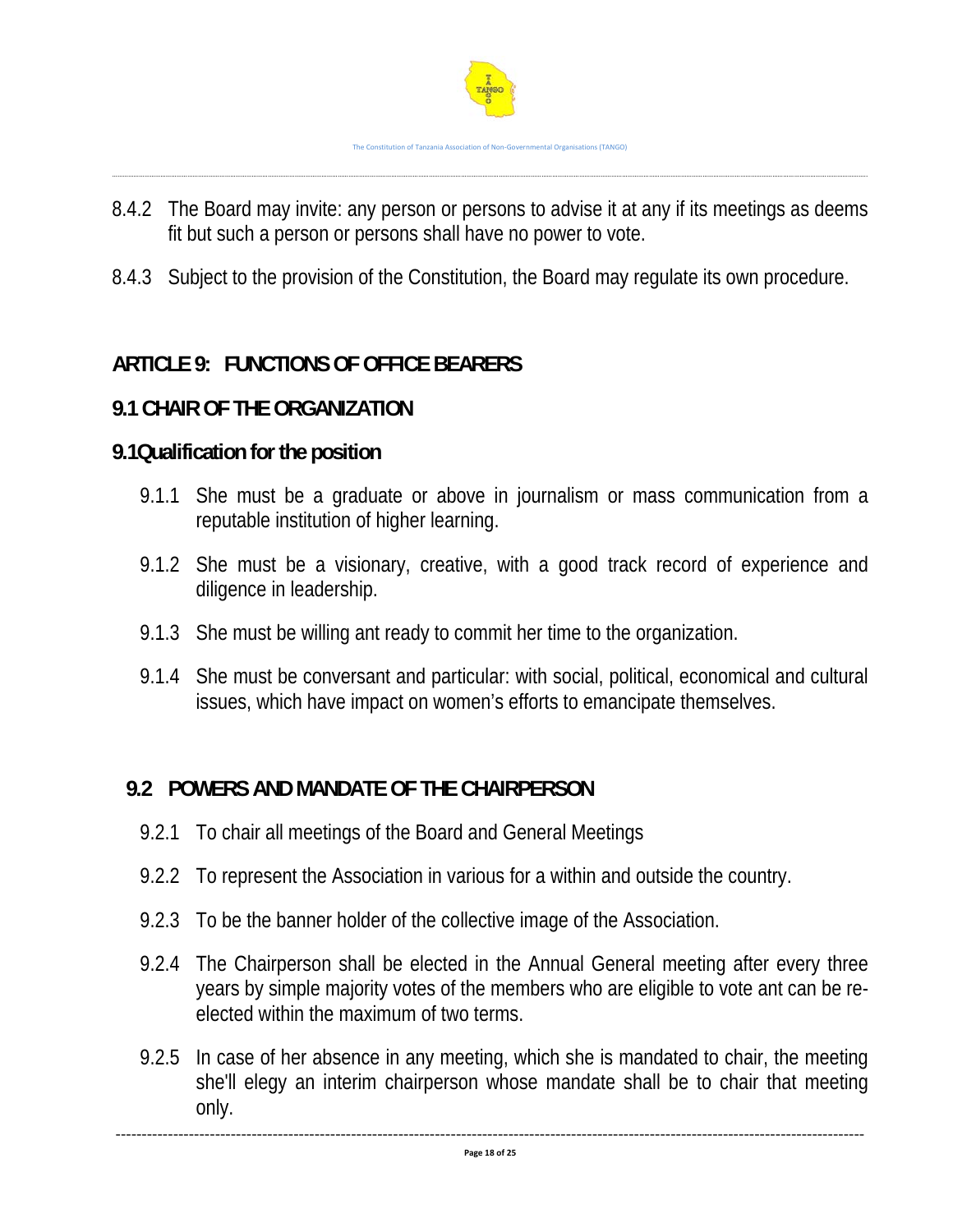

# **9.3 EXECUTIVE DIRECTOR**

- 9.3 Qualifications for the post
	- 9.3.1 Must have a good track record of experience in a similar senior position at least for a period of 5 year.
	- 9.3.2 Must be conversant with social, political, economic and cultural issues, which effect society in its endeavor to emancipation.
	- 9.3.3 Must else capable of working with minimum supervision, must be computer literate and when need arises can travel on short notice
	- 9.3.4 Holder of master's degree in any field of social sciences but PhD candidates will be preferred.

# **9.4 MANDATE OF THE EXECUTIVE DIRECTOR**

- 9.4.1 Head of the secretariat.
- 9.4.2 Secretary to the board.
- 9.4.3 Overall in charge of day-to-day activities of the Association
- 9.4.4 Overall in charge and accounting officer for the funds of the Association.
- 9.4.5 Develops and proposes to the Governing Board for approval, financial and human resource policy, strategic and annual plans and budgets.
- 9.4.6 The executive Director shall recruit the personnel to run the activities of the secretariat pursuant to human resource policy and requirements; and subject to approval of the board.
- 9.4.7 To suspend for good reasons any Member of staff who has violated the Constitution of thy organization, conditions of service or has acted contrary to care values and mission of the organization. Such decisions should immediately be forwarded to the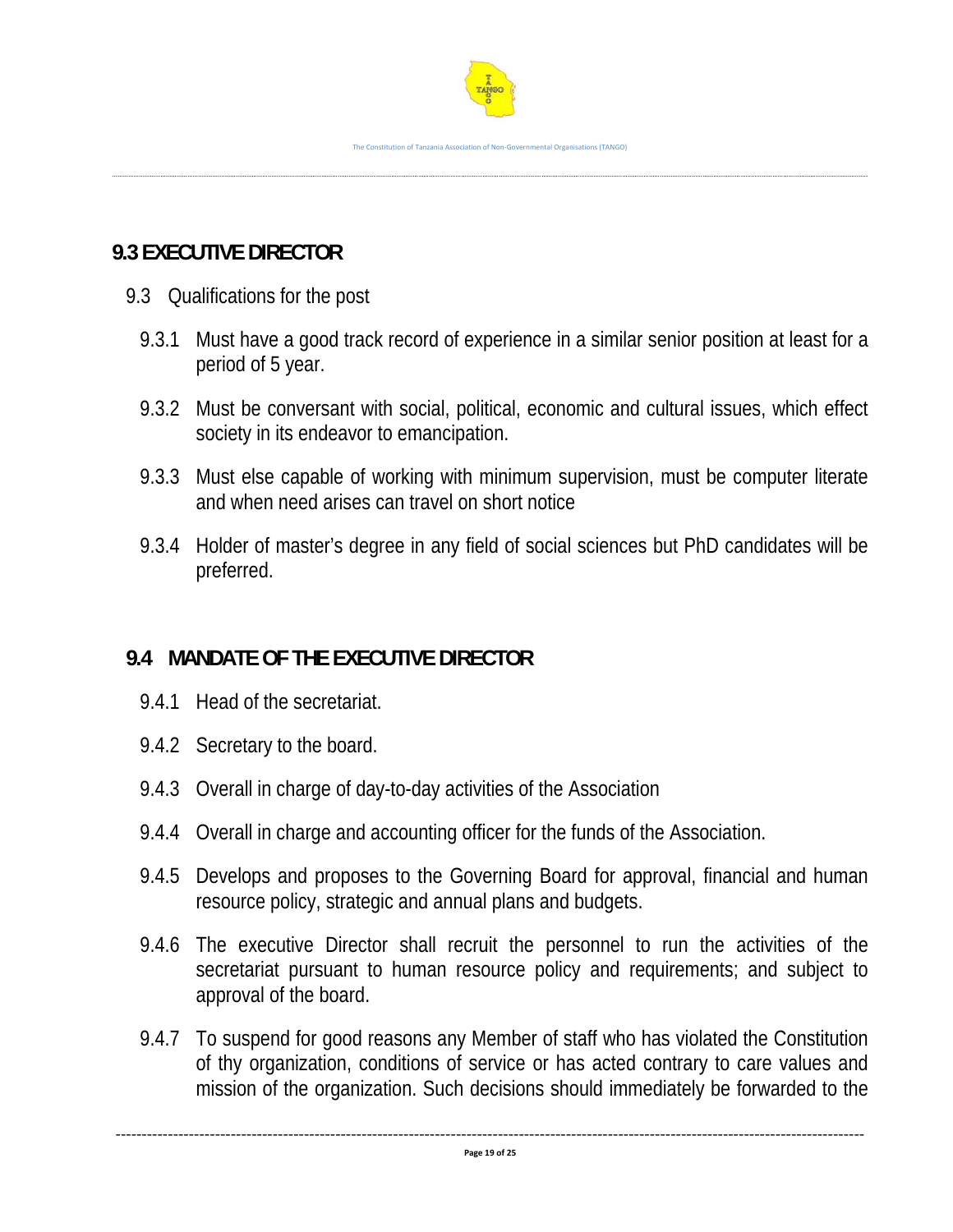Board for final determination.

- 9.4.8 To represent the Association in various for a in and outside the country.
- 9.4.9 To defend and uphold the integrity of the organization.
- 9.4.10 To advise the Board on programme direction based on the challenges of the day.
- 9.4.11 To appoint heads of department
- 9.4.12 To prepare narrative and financial reports and submit them to the Board
- 9.4.13 To prepare the Board meetings.
- 9.4.14 To fundraise for the Association.

# **ARTICLE 10: BOARD MEETINGS**

- (i) Subject to Article 26 (a) (iv) the Board shall meet at least (duce in three months' time given days notice at idiot shall be given of all meetings of the Board to the members thereof, unless all members of the Board agree to accept shorter notice. The number required for a quorum shall be more than half members.
- (ii) Any decision of the Board shall be by majority vote of those present and entitled to vote. Every member present and entitled to vote shall have one vote and the Chairperson of the meeting shall have a casting vote in addition ' to his ordinary vote incase there is an equality of vote. No vote by proxy shall be permitted.
- (iii) A resolution of the Board shall be signed by all present members of the Board, and such resolution may be contained in one document or in several documents in like form, each signed by one or more of the Board member.
- (iv) The spokesperson of the Board and TANGO who may delegate shall be the Chairperson of TANGO who may delegate such power to the Executive Director of TANGO.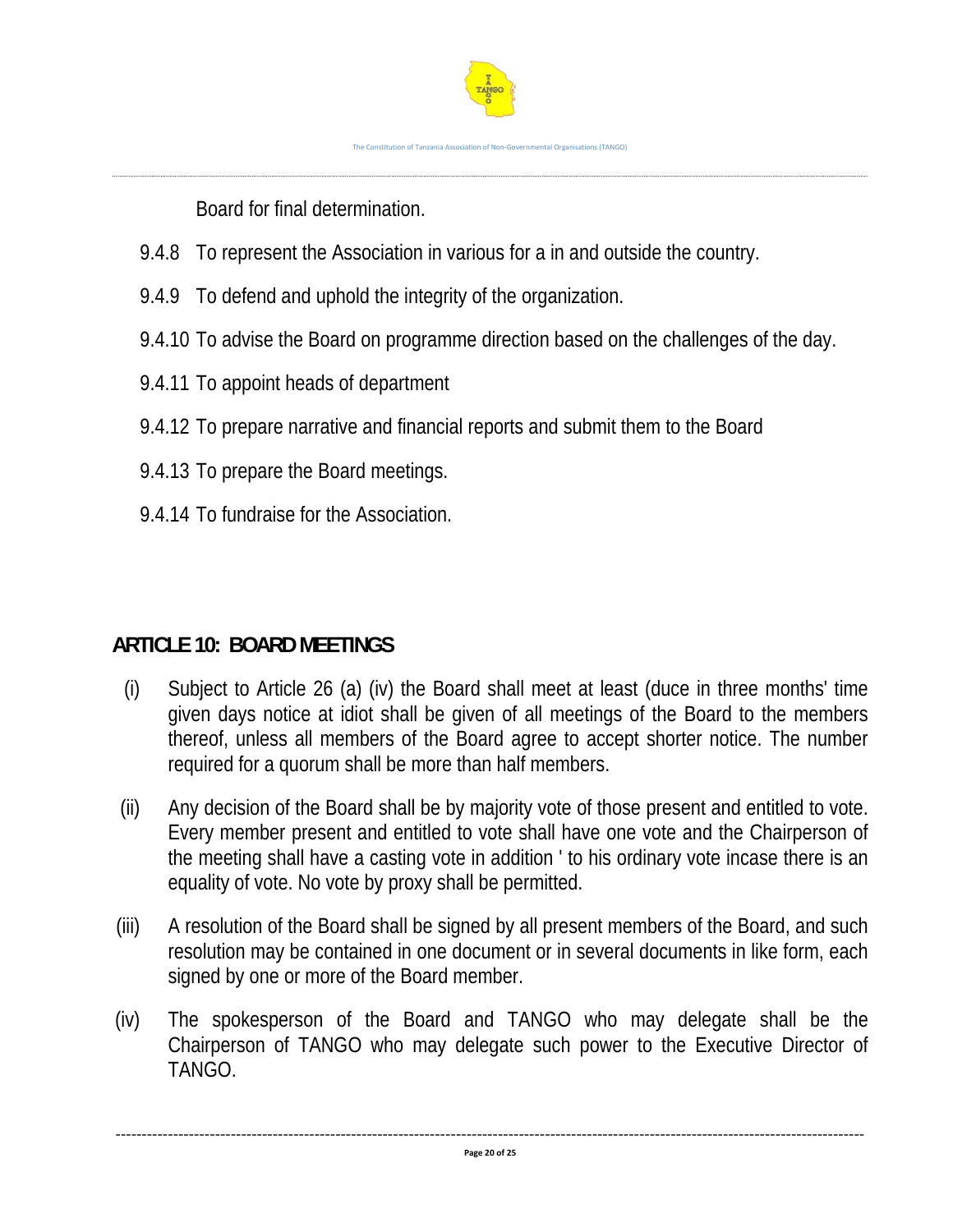

# **ARTICLE 11: THE TANGO SECRETARIAT:-**

- 11.1 The secretariat shall be responsible in the implementation of day -to day activities of the Association as directed by the Governing Board.
- 11.2 The Executive Director who shall be answerable directly to the Board shall head the Secretariat.
- 11.3 The secretariat will be composed of various departments and the Executive Director shall recruit all staff and appoint the heads of departments.

# **CHAPTER THREE**

#### **ARTICLE 12: PROPERTY, FINANCE AND FINANCIAL CONTROL**

The funds, income and financial resources of TANGO shall consist of:

- (i) Such sums as may be realized from entry fees and annual subscription fees of g member;
- (ii) Such sums as may be paid to TANGO through voluntary contributions by members;
- (iii) Such money or property as may be paid or given to TANGO by way of donation, gifts, grants, loans, and aid;
- (iv) Such sums as may be payable to TANGO as a result of or in the course of discharging its functions; and
- (v) Such sums as may be lawfully payable to TANGO as result' of its funds mobilization campaigns including charity endeavors,

# **12.1 BANKING, AUDITING AND REPORTING OF FUNDS**

(i) The funds of TANGO shall be banked with a Bank to be appointed by the Board, and shall be in the name of TANGO.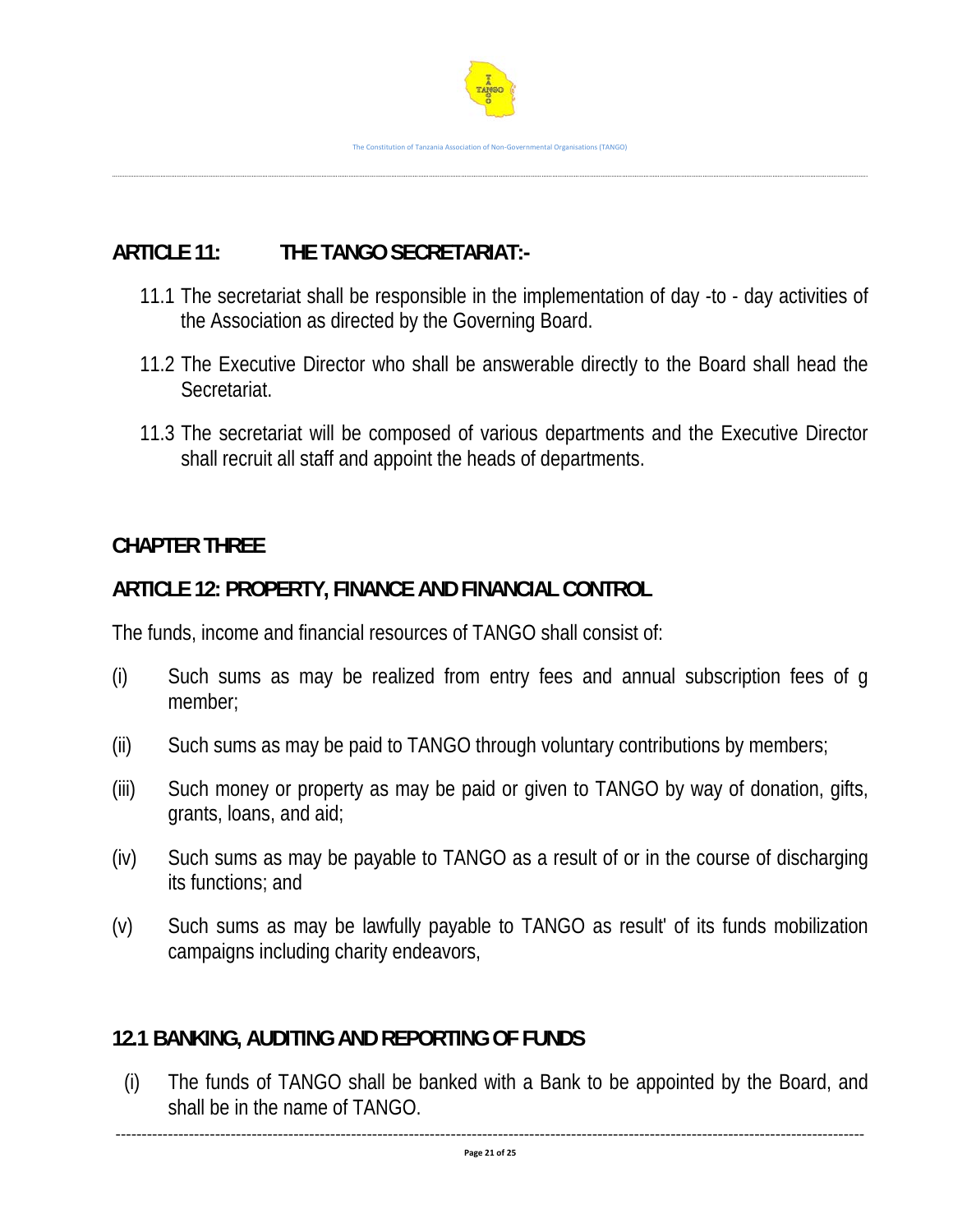

- (ii) The Chairperson, the Executive Director, Accountant and one other member of the Board appointed by the Board, shall be the signatories of the payment cheques of the TANGO'S Bank Accounts; and any two of them shall sign at a time. The same persons shall be the signatories to any contract of contracts entered between TANGO and any other Association, person or body corporate.
- (iii) The Board shall cause true accounts to be kept of the sums of money received and expended by TANGO and the matters in respect of which such receipts and expenditure take place; of all sales and purchase of goods by TANGO of the property, credits, and liabilities of TANGO; and subject to any reasonable restrictions at the time and manner of inspecting the-same that map be imposed on in accordance with the regulations of TANGO for the time being in force, shall be open to the inspection by members.
- (iv) The Board shall, at a reasonable remuneration, appoint a professionally qualified and duly registered person or body of persons to be External Auditors, of the accounts of TANGO either in respect of each financial year generally.
- (v) The books of accounts of TANGO shall be audited within three months after the close of each financial year and there shall be submitted at the next f General Assembly a report containing:
	- (a) A Statement of income and expenditure during the past financial year;
	- (b) A Statement of the assets and liabilities of TANGO on the last day of the financial year; and
	- (c) The report of the Auditors on the audited accounts.
- (vi) The audited accounts of TANGO shall be made available for inspection by members at the principal as well as other established offices of TANGO.
- (vii) The Board shall cause to be prepared and to be laid before TANGO general meeting such income and expenditure accounts, balance sheets and financial statements; and shall be sent to all persons entitled to receive notice of general meeting.
- (viii) The financial year of TANGO shall begin on the first day of January and end up on the thirty-first day of December of every year.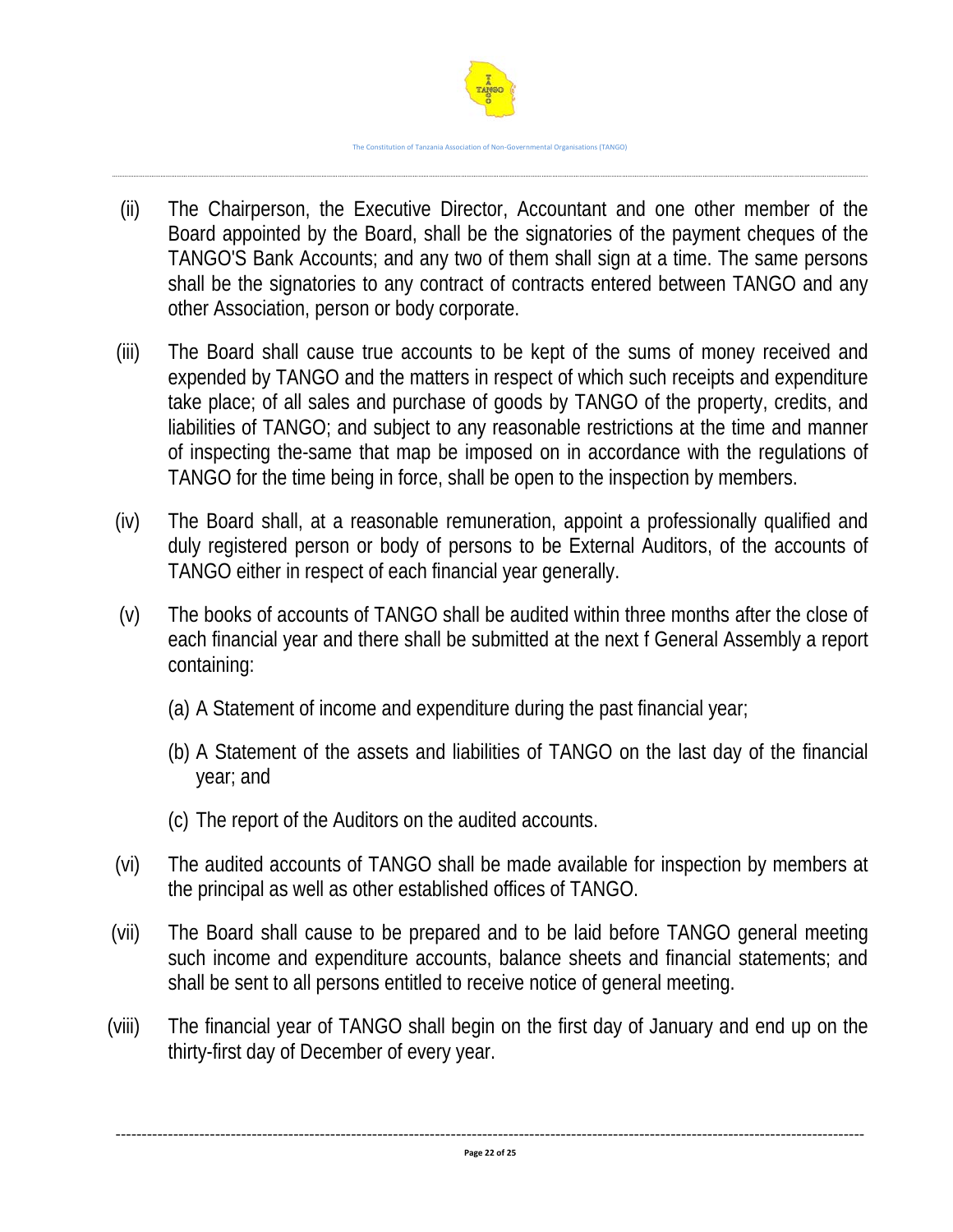# **CHAPTER FOUR**

# **MISCELLANEOUS PROVISIONS**

# **ARTICLE 14: ADVISORY COMMITTEES**

- (i) There shall be established Advisory Committees as proposed by the Secretariat at the recommendation of the Board with specific duties and terms of reference
- (ii) The Advisory Committees shall be standing and shall be standing and be composed of five (5) professional members from the respective profession and headed by a Chairperson to be elected by members of the respective Committee.
- (iii) Every field of activity provided for in Article 8.1 (i) shall be represented by one Advisory Committee.
- (iv) Every Advisory Committee shall be a relevant advisory- body to the Secretariat, Board and to the General Assembly in respect of its specific area of specialization; it shall network PhD coordinate all NGOS dealing with such activities falling within its jurisdiction as an umbrella body.
- (v) Members of every Advisory Committee shall hold office for a three years term after which they may be eligible for reappointment for another three years term, but shall not be reappointed for a third term.
- (vi) The General Assembly may at the recommendation of the Board terminate the services of a member to the Board or the whole Board if it satisfies itself that such member or Committee has willfully failed to conduct its duties in accordance with the provisions of this Constitution; By-Laws or Regulations of TANGO.

# **ARTICLE 15: REGIONAL INFORMATION CENTRES**

(i) Subject to the provisions of Article 4 (i) (c ) there shall be established regional Information Centres which shall collect and disseminate TANGO'S official documents and all other relevant documents and data for reference and shall be available to all members upon consulting and relevant officer in- charge of the respective centers.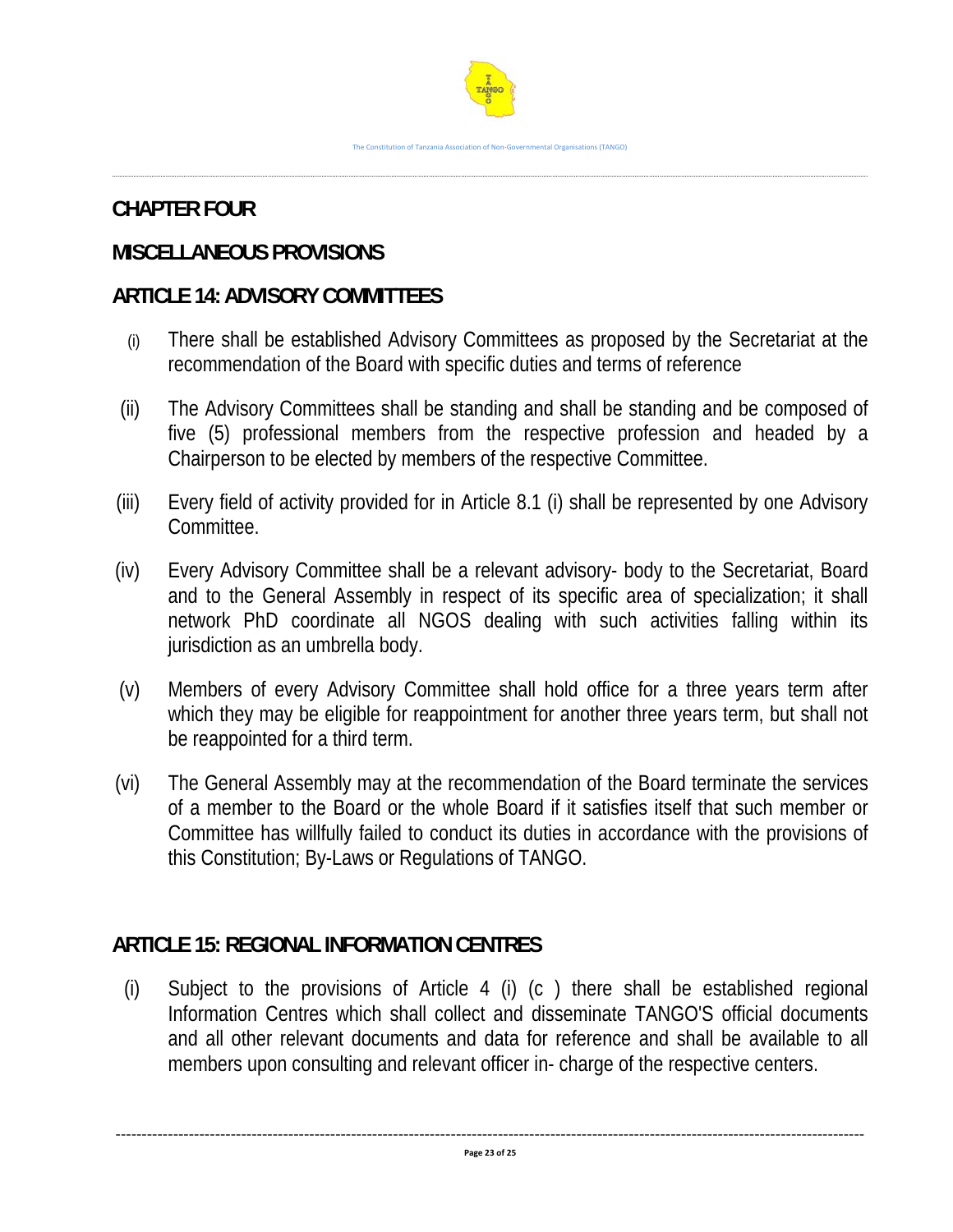

# **ARTICLE 16: AMENDMENTS TO THE CONSTITUTION AND BY-LAWS**

- (i) This Constitution may be amended by a two-thirds (2/3) majority vote of the voting members of the General Assembly at an Ordinary or extra-ordinary meeting specifically called for that purpose.
- (ii) Notice to amend the Constitution shall be received by the Director and communicated to each member of the General Assembly at least twenty- eight (21) days before the date of the meeting at which the resolution shall be brought forward and the notice of the motion related to such proposed amendments shall be circulated to all members of TANGO forthwith.
- (iii) The Board shall have powers to propose amendments of By-Laws provided that such proposals are tabled before and approved by the Genera! Assembly prior to their becoming ejective.

# **ARTICLE 17: DISSOLUTION OF TANGO**

- (i) TANGO may be dissolved by a resolution of a General or Extra-ordinary Assembly.
- (ii) A resolution to dissolve TANGO shall be passed by a vote of two-third (2/3) of the total paid up Ordinary members of TANGO.
- (iii) Any proposed resolution to dissolve TANGO shall be submitted in writing to the Executive Director at least twenty eight (28) days before the proposed meeting.
- (iv) The proposed resolution shall include a clear proposal for the distribution of any assets held by or in the name of TANGO.
- (v) In the event of the dissolution of TANGO, no resolution shall be passed instruction distribution of TANGO's assets to or among the members of delegates if TANGO. Such assets may, however, with the approval of the Ministry responsible for Social Welfare and/or Community Development be distributed to other institutions) having objectives similar to some or all (lf the objectives of TANGO.
- (vi) No assets of TANGO shall be distributed, nor shall TANGO be dissolved prior to the